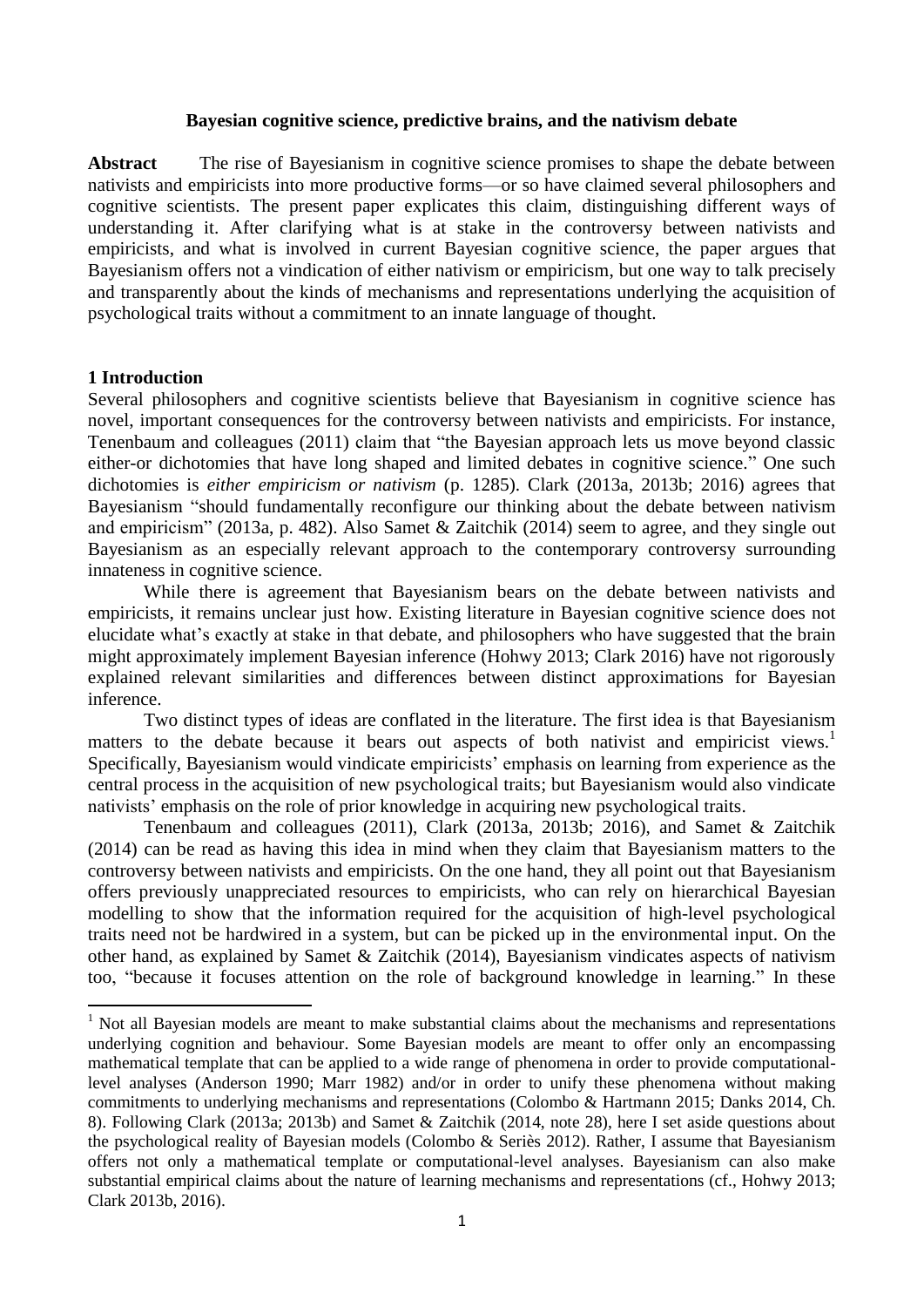respects, however, Bayesianism recapitulates previous approaches like Connectionism; and so, it does not provide us with a fundamentally novel way to think about the debate between nativists and empiricists.

A distinct idea is that Bayesianism matters because it makes the debate more empirically tractable than previous approaches. Bayesianism would provide us with a distinctively precise and semantically transparent way to talk about and test how psychological traits might be acquired. Samet & Zaitchik (2014) recognize this point when they highlight that Bayesianism "provides a systematic and quantifiable approach to development." Perfors, Tenenbaum and colleagues (2011, p. 317) also emphasise this virtue of Bayesianism: "its representational flexibility makes it applicable to a wide variety of learning problems, and its transparency makes it easy to be clear about what assumptions are being made, what is being learned, and why learning works." However, while Bayesianism is more semantically transparent than an approach like Connectionism, it recapitulates Classicism in this respect; and so, it does not provide us with a fundamentally novel way to think about the debate between nativists and empiricists.

Presenting aspects of both Classicism and Connectionism, what Bayesianism brings to the table—I suggest—is a transparent way of evaluating the character of the innate structure in the human cognitive architecture without the need for a commitment to an innate language of thought. In arguing for this claim, my goal is not to defend a particular nativist or empiricist position. My goal is instead to clarify how Bayesianism can frame the debate in a more productive form.

In order to achieve my goal, I start, in Section 2, to clarify how the dialectical situation between nativists and empiricists should be understood. In Sections 3 and 4, I examine the nature and role of Bayesian priors in visual perception, and show that the fact that Bayesianism posits priors does not have implications for the controversy. In Sections 5 and 6, I focus on Bayesian learning mechanisms in categorization tasks, and show that the fact that Bayesianism posits a general-purpose learning mechanism like Bayesian conditionalization does not have implications for the controversy. In Section 7, I compare Bayesianism with Connectionism and Classicism, which are two prominent alternative approaches to cognitive change, and argue that Bayesianism recapitulates aspects of both Connectionism and Classicism. A short conclusion follows.

# **2 Nativism vs. Empiricism. What's at stake?**

'Nativism' and 'Empiricism' pick out broad families of views concerning the origin of psychological traits and the shape of the underlying cognitive architecture, where 'psychological traits' may refer to abilities, capacities, ideas, or concepts. Contemporary nativists and empiricists agree that both nature and nurture matter to questions about the origin of psychological traits. They agree that there are genetic and environmental contributions to the acquisition of psychological traits. Both sides also agree that the acquisition of psychological traits depends on a certain amount of innate structure. The disagreement concerns the character of this innate structure. It concerns the question: What kinds of mechanisms and representations in humans' innate cognitive architecture are causally responsible for the acquisition of psychological traits? (cf., Cowie 1999, p. 26; Margolis & Laurence 2013, p. 695).

Empiricists posit as little innate endowment as possible. According to them, the innate architecture of the mind includes few general-purpose (or domain-general) mechanisms for acquiring psychological traits. Because these mechanisms are general-purpose, they operate in a wide range of different psychological domains. For example, general-purpose learning mechanisms like statistical learning and pattern recognition would operate in a wide variety of different psychological domains, and would suffice to acquiring such psychological traits as a language, knowledge of causal relations in the world, the ability to ascribe mental states to other agents, and so on (cf., Prinz 2012; on language learning and empiricism see Elman 1991, and Chater, Clark, Goldsmith, & Perfors 2015). As these learning mechanisms are responsible for the acquisition of psychological traits by extracting statistical regularities in the environment, "whatever differentiation into domain-specific cognitive systems there might be will reflect differentiation in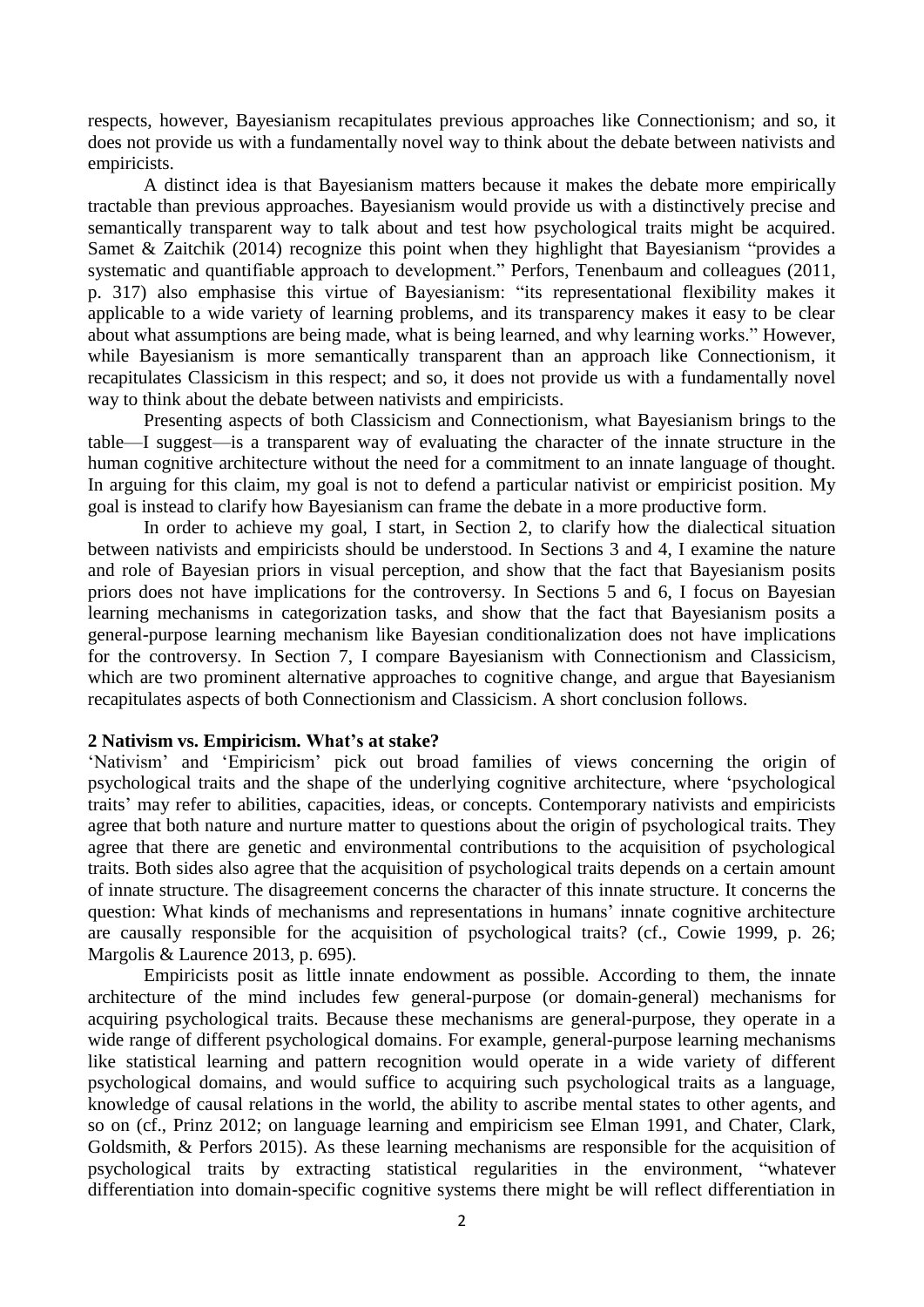the [statistical structure in the] environment and not our innate endowments" (Samuels 1998, p. 576).

Nativists posit a richer innate endowment. According to them, the innate architecture of the mind includes many domain-specific mechanisms and/or bodies of knowledge for acquiring new psychological traits (Simpson et al. 2005; for a comprehensive discussion of different nativisms see Carruthers, Laurence, & Stich 2005, 2006, 2007). Domain-specific mechanisms operate in a restricted class of problems in a narrow range of psychological domains. For example, according to some evolutionary approaches to psychology, psychological traits such as the abilities to recognize faces, ascribe mental states to others, and identify cheaters in social exchanges could be acquired only through Darwinian modules, each one of which is dedicated to operate in one psychological domain (Carruthers 2006; Pinker 2002; Sperber 1994). A domain-specific body of knowledge is a system of mental representations about a specific subject matter such as physics and psychology, which apply to a distinct domain of entities and phenomena (Carey & Spelke 1994). For example, according to some generativist approaches to linguistics, language can be acquired only because our cognitive architecture contains an innate Universal Grammar, which consists of a body of domainspecific knowledge about the grammatical principles of human natural languages and applies to sentences and their constituents (Chomsky 1980, 1988).

In summary, the disagreement between contemporary nativists and empiricists is about the kinds of learning mechanisms and representations in humans' innate cognitive architecture. Empiricists are committed to a kind of cognitive architecture that includes few general-purpose mechanisms that are ultimately responsible for the acquisition of all psychological traits. Nativists are committed to a kind of cognitive architecture that is rich in domain-specific mechanisms and/or representations that are ultimately responsible for the acquisition of all psychological traits.

Three points of elaboration are in order. First, nativism and empiricism admit of degrees. One may be nativist (or empiricist) about a greater or smaller portion of the psychological traits in the human cognitive architecture. Second, while domain-specific bodies of knowledge may be processed by domain-specific mechanisms, this need not be so. As Samuels (1998, p. 583) explains, humans may possess a single general-purpose mechanism like a single universal Turing machine that deploys internally represented, domain-specific bodies of knowledge. Thus, one may posit innate bodies of knowledge about the principles of language, while allowing that the mechanism that recruits such representations be general-purpose (cf., Fodor 2001, pp. 106-9). Third and finally, the controversy between nativists and empiricists presupposes the legitimacy of some notion of *innateness* in cognitive science. Although *innateness* is multiply ambiguous (Mameli & Bateson 2006), may not correspond to any natural kind (Mameli & Bateson 2011), and may obscure the complexities of ontogenesis (Scholz 2002), this notion often features in discussions of the relation between Bayesian cognitive science and the nativism debate without a clear explication (cf., Samet & Zaitchik 2014, Sec 3.2). As I shall point out below in Section 4, sometimes these discussions seem to assume an explication of innateness in terms of *psychological primitiveness*, where psychologically primitive traits are the ones whose acquisition cannot be explained by any adequate theory in cognitive science (Cowie 1999; Samuels 2002). Sometimes they assume an explication in terms of *developmental canalization*, which roughly corresponds to the degree of developmental rigidity of a trait in the face of variation across a range of environments (Ariew 1999; see also Mallon & Weinberg 2006). Some other time, they assume an explication of innateness in terms of *adaptation*, according to which a psychological trait is innate if its acquisition can only be explained by natural selection (cf., Lorenz 1965). Evaluating how Bayesianism matters for the debate between nativists and empiricists requires clarity about the explication of innateness one presupposes.

### **3 Bayesian priors between nativism and empiricism**

A characterisation of Bayesianism in cognitive science goes as follows. Take some problem that cognitive agents face—for example, disambiguating convex from concave shapes from shading information, or grouping objects into categories. Formulate the problem in probabilistic terms by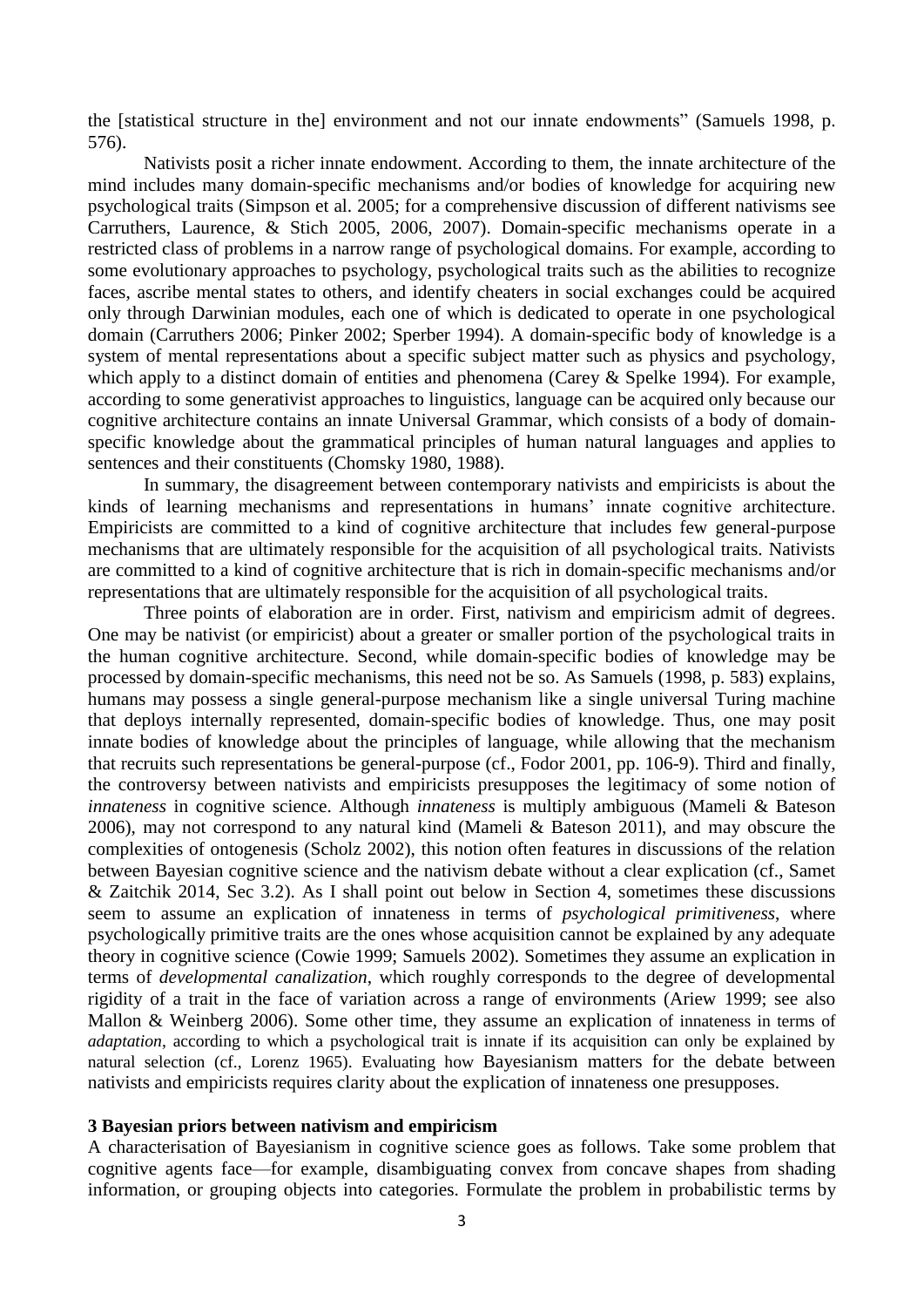defining a model of the process that generates some data, *d*—for example, two-dimensional retinal images, or exemplars of some underlying category. Let *H* be a set of (exhaustive and mutually exclusive) hypotheses about the process (known as *hypothesis space*). For each hypothesis  $h \in H$ , *P*(*h*) is the probability that the agent assigns to *h* being the true generating process, prior to observing the data *d*. *P*(*h*) is known as the *prior probability*. The Bayesian rule of conditionalization prescribes that, after observing data *d*, the agent should update  $P(h)$  by replacing it with  $P(h | d)$ (known as the *posterior probability*). To execute the rule of conditionalization, the agent multiplies the *prior P(h)* by the *likelihood*  $P(d | h)$  as stated by Bayes' *theorem*:<sup>2</sup>

$$
P(h|d) = \frac{P(d|h)P(h)}{\sum_{h \in H} P(d|h)P(h)}
$$

**.** 

where *P*(*d* | *h*) is the probability of observing *d* if *h* were true (known as *likelihood*), and the sum in the denominator ensures that the resulting probabilities sum to one. According to [1], the posterior probability of *h* is directly proportional to the product of its prior probability and likelihood, relative to the sum of the products and likelihoods for all alternative hypotheses in the hypothesis space *H*. The rule of conditionalization prescribes that the agent should adopt the posterior  $P(h | d)$  as a revised probability assignment for *h*: the new probability of *h* should be proportional to its prior probability multiplied by its likelihood.

Bayesian conditionalization alone does not specify how an agent's beliefs should be used to generate a decision or an action. How to use the posterior distribution to generate a decision is described by Bayesian decision theory, and requires the definition of a *loss* (or utility) *function L*(*A*, *H*). For each action  $a \in A$ —where *A* is the space of possible actions or decisions available to the agent—the loss function specifies the relative cost of taking action *a* for each possible  $h \in H$ . To choose the best action, the agent calculates the expected loss for each *a*, which is the loss averaged across the possible *h*, weighted by the degree of belief in *h*. The action with the minimum expected loss is the best action that the agent can take given her beliefs.

Given this characterisation of the Bayesian approach, $3$  one common suggestion is that "the key issue in considering the bearing of Bayesianism on the Nativist-Empiricist controversy is the priors" (Samet & Zaitchik 2014). The basic idea is that "[i]nnate assumptions and principles […] are realized as priors" with certain default values that get updated via interaction with the environment (Scholl 2005, pp. 48-9).

However, because empiricists and nativists do agree that the human cognitive architecture is comprised of some innate structure, and they can also agree that this innate structure might be realized as Bayesian priors, this basic idea leaves many key issues in the debate surrounding nativism open, such as: Are all Bayesian priors evolved psychological traits, or are they psychological traits culturally acquired in cognitive development? Are all Bayesian priors psychologically primitive? Are they robust to environmental variation? Are all (or most) Bayesian priors domain-specific representations? While different answers to these more specific questions underwrite different positions in the nativism-empiricism spectrum, Bayesianism is *not* committed to positing a cognitive architecture that is rich in domain-specific representations realized as priors, which are ultimately responsible for the acquisition of all other psychological traits. To establish this claim, I now concentrate on the light-from-above prior, which is often cited as a characteristically nativist psychological trait.

<sup>&</sup>lt;sup>2</sup> Bayes' *theorem* is a provable mathematical statement that expresses the relationship between conditional probabilities and their inverses. Bayes' theorem expressed in odds form is known as Bayes' *rule*. The rule of *conditionalization* is a prescriptive norm that dictates how to reallocate probabilities in light of new evidence or data.

 $3$  It is worth pointing out that Bayesianism is by no means the only theory of learning and decision-making under uncertainty (see Colombo, Elkin, Hartmann 2016 for a critical treatment of Bayesianism in cognitive science and its possible alternatives).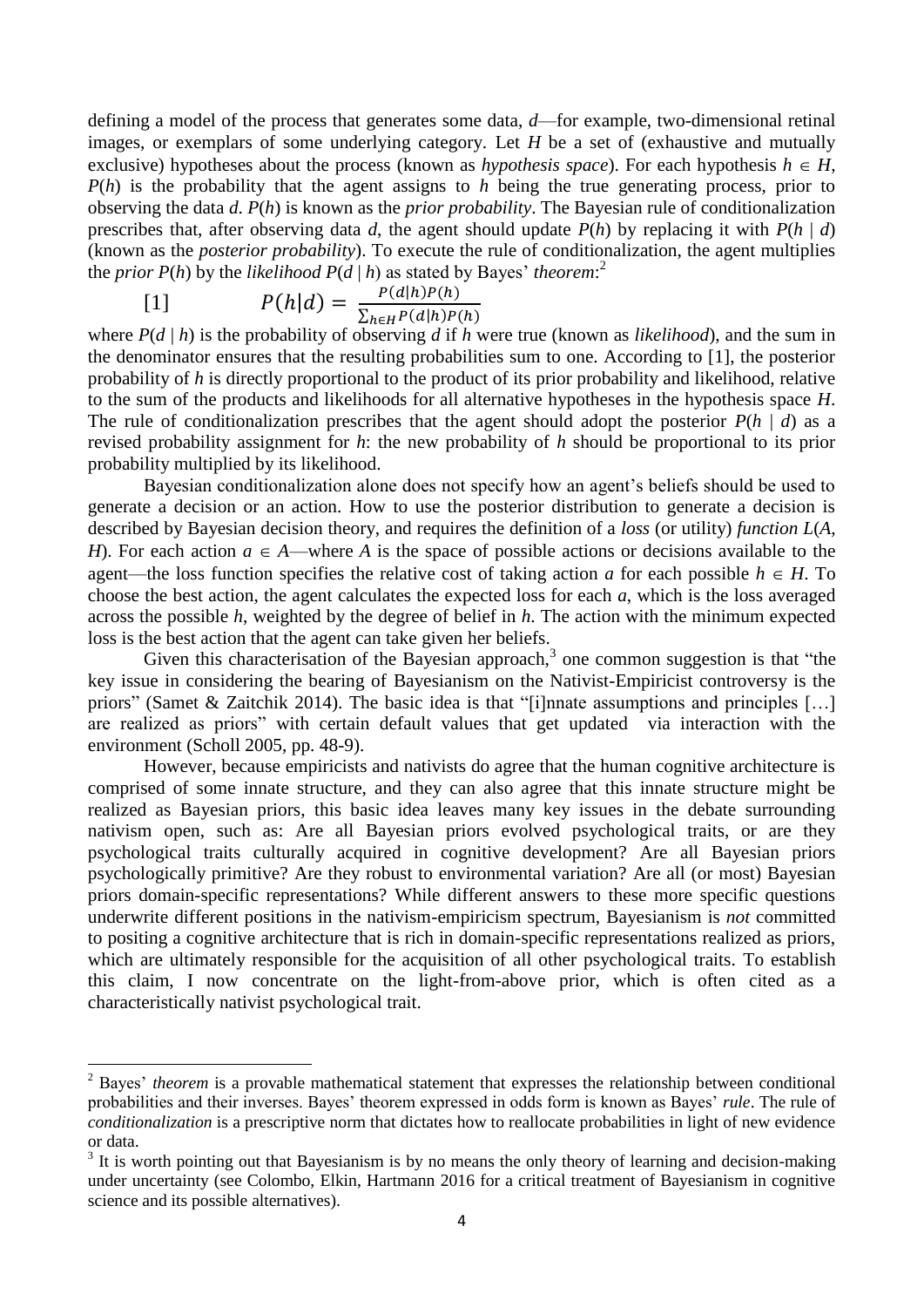## **4 Light-from above through Bayesian lenses**

The light-from-above prior is the prior "belief" that light shines from overhead (precisely, from above-left). It is often cited as an example of a characteristically nativist trait because it would be a paradigmatic example of an internally represented body of innate knowledge specific to lighting source (Hershberger 1970; Ramachandran 1988; Kersten, Mamassian & Yuille 2004, p. 285; Mamassian & Goutcher 2001; Scholl 2005; Samet & Zaitchik 2014; for a general account of priors in visual perception see Sotiropoulos & Seriès 2015).

In describing the light-from-above prior as a paradigmatic example of an innate, domainspecific representation, the literature confuses two questions.<sup>4</sup> First question: Is the light-fromabove prior malleable, or is it rigid? Second question: Is the light-from-above prior a psychologically primitive domain-specific representation, or can this trait be acquired courtesy of some general-purpose mechanism that does not tap internally represented domain-specific knowledge?

The first question assumes an explication of innateness in terms of *developmental canalization* that roughly corresponds to the degree of developmental rigidity of a trait in the face of variation across a range of environments (Ariew 1999; see also Mallon & Weinberg 2006). The second question assumes an explication of innateness in terms of *psychological primitiveness* (Cowie 1999; Samuels 2002), and asks whether the light-from-above prior is a domain-specific representation, whose acquisition cognitive science cannot explain.

Let's consider the first question. Is the light-from-above prior developmentally rigid? Hershberger (1970) offered preliminary evidence that it is rigid. He showed that chickens reared in cages illuminated from below still behaved as though light was coming from above. From this result, Hershberger concluded that the light-from-above prior is developmentally rigid, and therefore is probably innate.

However, more recent psychophysical studies with human adults and children do not bear out this conclusion. These studies show that human observers' light-from-above prior is *not* rigid to subtle variation in environmental and developmental circumstances. If 'innate' is understood as a kind of developmental robustness or rigidity, then these studies show that the light-from-above prior is *not* an innate psychological trait.

Adams, Graf, & Ernst (2004) found that the light-from-above prior can be modified by repeated haptic feedback about the shape of an object. In their experiment, human adults made convex-concave judgements of bump-dent stimuli illuminated by a single light source. In making these judgements, they initially assumed the light source be roughly overhead, which enabled them to extract information about the shape of the stimuli from their shading. During a training phase, the same experimental participants made convex-concave judgements, while they were exposed to stimuli that appeared to be lit from the side. After each judgement, they received haptic feedback regarding shape, which reinforced the visual appearance that lighting came from the side. In a post training phase, when participants judged a set of visual stimuli identical to those in the initial condition, their "light prior" had shifted significantly from overhead towards the side, causing altered shape judgements. Furthermore, this acquired light-from-the-side prior was found to transfer

 4 Some treatments in Bayesian cognitive science (e.g., Seydell, Knill, & Trommershauser 2011) assume an explication of *innateness* in terms of adaptation, according to which innate traits are those whose acquisition can only be explained by natural selection. Assuming this explication, these treatments associate the question of whether Bayesian priors are innate with the question of whether Bayesian priors match the statistics of natural environments. The idea is that if a prior like the light-from-above prior matches the relative frequency of light sources coming from overhead, then the prior can be explained by natural selection, and so is probably innate. However, the fact that the light-from-above prior, and other well-studied Bayesian priors like the slow-speed prior (Stocker & Simoncelli 2006), might reflect natural frequencies in the environment (Simoncelli & Olshausen 2001) does not warrant the inference that they are explained by natural selection, nor does it warrant the inference that Bayesian priors *should* be tuned to natural frequencies (Feldman 2013; for a compact discussion of this point see Sotiropoulos & Seriès 2015, Sec 3.4).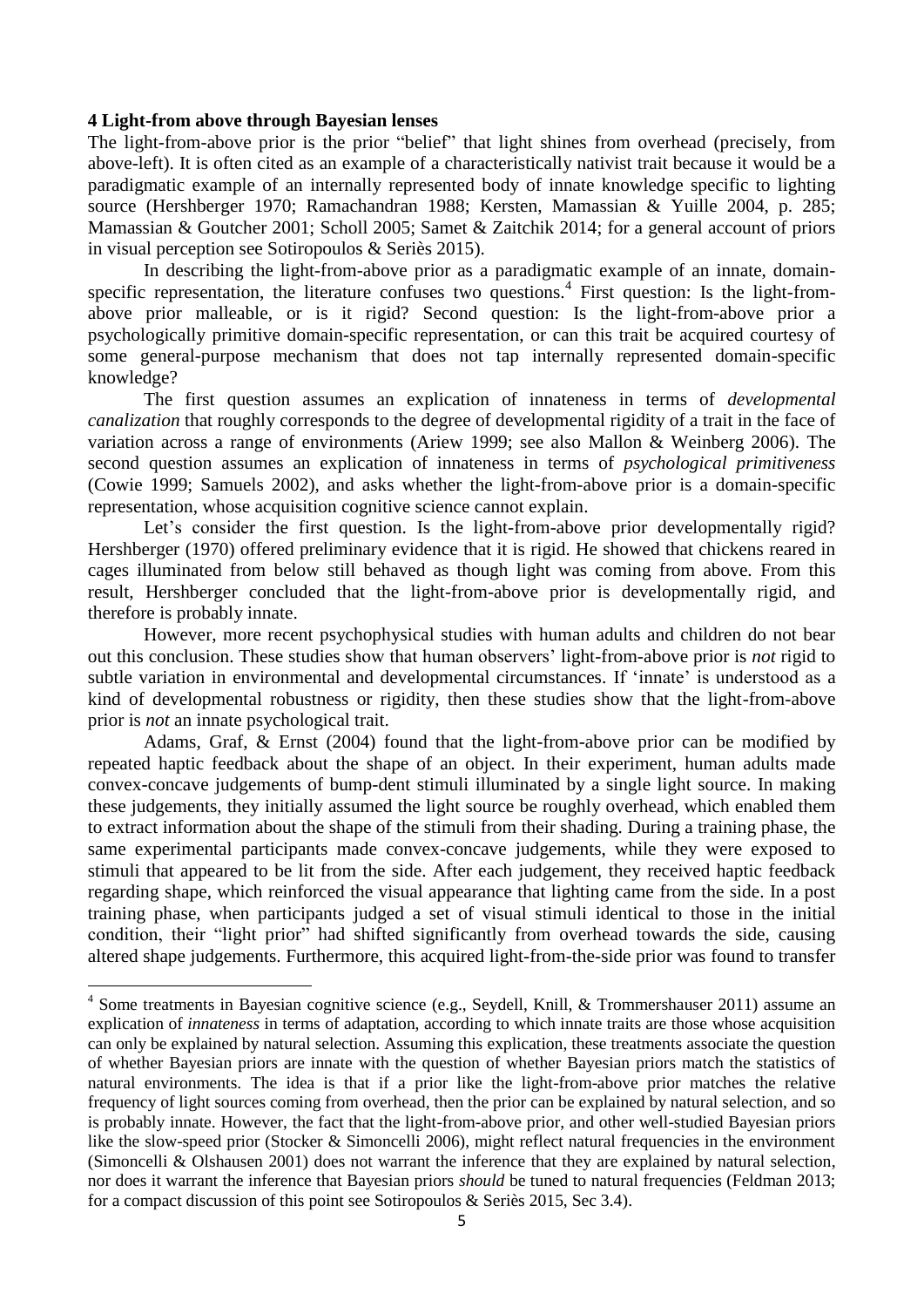to a different task, where observers judged which one of two sides of an oriented object was lighter in the absence of any evidence about the light-source.

In another experiment with human adults, Morgenstern et al. (2011) found that the lightfrom-above prior is also easily overridden by other sensory cues. In this study, experimental participants estimated the shape of an object from shading information. Morgenstern and colleagues inferred the ratio between the weight participants gave to their light-from-above prior and the weight they gave to lighting cues of different strength. It turned out that the prior accounted for very weak lighting information, as its impact could be quashed by barely perceptible lighting cues like low-contrast shadows.

Other studies in developmental psychology support the idea that Bayesian priors need not correspond to psychological traits that develop rigidly despite variability in environmental statistics. For example, Thomas et al. (2010) had 4- to 12-year-old children make convex/concave judgements for a shaded "polo mint" stimulus. They found an interaction between a light-from-above prior and a convexity prior that changed over the course of development: a convexity prior would have more weight early in childhood, while a light-from-above prior would have more weight only later on during puberty. Coherent with this conclusion is Stone's (2011) result that the light-from-above prior is malleable throughout childhood. These results would be explained by the fact that "light does not come from a consistent direction relative to one's own body (which is the frame of reference used in judging shape from shading until around 7 years of age) until children are able to walk" (Thomas et al. 2010, p. 6). So, the light-from-above prior is neither rigid nor is it invariant to variation in the statistical structure of the developmental environment. If we assume an analysis of innateness as a kind of developmental canalization, it is therefore unjustified to believe that the light-from-above prior must be an innate trait.

Let's now consider the second question. Is the light-from-above prior a psychologically primitive domain-specific representation? There are three sets of considerations supporting a negative answer. First, domain-specific representations apply to a restricted class of entities and phenomena (Carey & Spelke 1994). However, Adams (2007) showed that the light-from-above prior applies to a relatively wide range of different entities and phenomena, as it would be engaged in visual search, shape perception, and reflectance judgement. This finding coheres with the idea that the light-from-above prior is *not* a psychologically primitive domain-specific representation, but is acquired through some general-purpose learning mechanism that is sensitive to the general predominance of overhead lighting.

Second, most Bayesian work in the psychophysics of perception assumes that priors such as the light-from-above prior have a particular univariate parametric form (e.g., a Gaussian distribution of one random variable associated with a specific environmental property), which might be taken to suggest that Bayesian priors must be bodies of domain-specific knowledge. However, in estimating shape from shading, at least two parameters are involved: one over lighting direction, another over shapes. Generally, these two parameters are assumed to be independent, which can make the learning tractable, ensuring that the estimated univariate prior distribution over lighting direction is the same as a joint distribution over lighting direction and shape.<sup>5</sup> Independence properties ensure that the priors employed in much Bayesian cognitive science, particularly in psychophysics, are specific to a single parameter (or environmental property). But the independence assumption between parameters is generally unjustified, because several parameters are correlated with one another in the environment. Hence, many of the priors employed in Bayesian cognitive science should be understood as high-dimensional priors that may not be specific to any individual parameter. A high-dimensional prior spans many different environmental parameters at the same time; and so, the class of situations is large, in which this very same prior can be recruited for acquiring novel psychological traits.

**.** 

<sup>&</sup>lt;sup>5</sup> More precisely, the assumption of parameter independence implies that the marginal distribution is the same as the conditional distribution.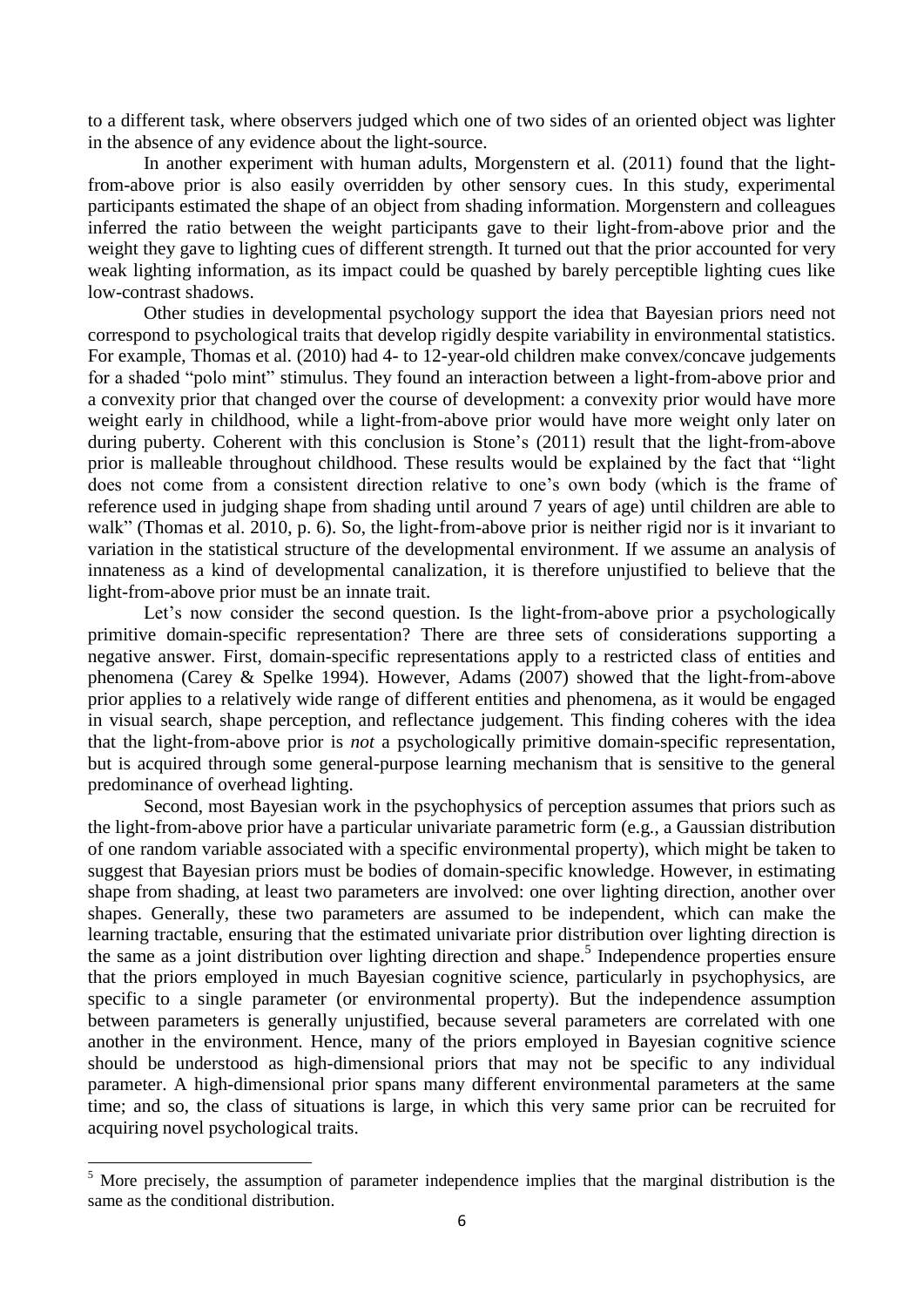Third and finally, Bayesian priors like the light-from-above prior may themselves be acquired courtesy of some general-purpose mechanism that does not tap internally represented domain-specific knowledge. This means that Bayesian priors need *not* be psychologically primitive bodies of domain-specific knowledge. Clark (2013a, 2016 Sec 6.3) makes this point by drawing on work by Kemp et al. (2007) and Tenenbaum et al. (2011). He writes: "multilayer Bayesian systems have proven capable of acquiring abstract, domain-specific principles without building in the kinds of knowledge […] that subsequently account for the ease and efficacy of learning in different domains" (2013a, p. 488).

In hierarchical Bayesian systems, the hypothesis space has a hierarchical structure, and the only psychologically primitive, built-in knowledge is at the highest level of the hierarchy. This built-in knowledge is generic, as it corresponds to a *hyper-prior* on a *hyper-parameter*, which is a parameter of a prior distribution at the level below. While hyper-priors impose constraints on the kinds and range of representations the system can acquire, these constraints are increasingly weak as the number of levels in the system increases. "By adding further levels of abstraction to an HBM [hierarchical Bayesian model] while keeping pre-specified parameters to a minimum, at the highest levels of the model, we can come increasingly close to the classical empiricist proposal for the bottom-up, data-driven origins of abstract knowledge" (Perfors et al 2011, p. 308; Perfors 2012). This means that hierarchical Bayesian systems that initially encode hyper-priors "concerning very abstract (at times almost Kantian) features of the world" (Clark 2013a, p. 487) can acquire domainspecific bodies of knowledge like the light-from-above prior by extracting structure from the environmental input (see Lee & Mumford 2003 for relevant neurophysiological evidence; for early neural networks that extract shape from shading see Lehky & Sejnowski 1988, 1990).

In summary, the initially given hyper-priors in a hierarchically organized Bayesian system are typically *not* domain-specific. If these hyper-priors are not domain-specific, and can explain how domain-specific representations like the light-from-above prior are acquired, then these representations are not psychologically primitive. If we assume an analysis of innateness as a kind of psychological primitiveness, it is therefore unjustified to believe that the light-from-above prior must be an innate trait.

Before moving on, there is something important to flag. Clark (2013a, 2013b, 2016) and Tenenbaum et al (2011) have Hierarchical Bayesian modelling in mind, when they claim that Bayesianism has fundamental consequences for the nativism vs. empiricism debate. In Clark's (2013a) words:

"Hierarchical Bayesian modelling shows that acquisition of psychological trait can proceed just as if it had been constrained by apt bodies of innate knowledge […] it demonstrates that the potent, accelerated, domainspecific learning profiles often associated with such knowledge may also be displayed by systems that begin from much more minimal bases […] The HBM accounts on offer share the singular virtue of accommodating many empiricist intuitions (for example, those concerning flexibility in the face of new environmental inputs) while leaving room for as much innate knowledge as well-controlled experimental studies may (or may not) eventually mandate" (p. 495).

The basic ideas are twofold: that Hierarchical Bayesian models equip the empiricist with previously unappreciated resources, and that Hierarchical Bayesian models have the singular virtue to provide both nativists and empiricists with a way of precisely assessing the relative contributions of both "innate, domain-specific knowledge" and "domain-general learning mechanisms" (Griffiths, Kemp, & Tenenbaum 2008, p. 62).

I shall return to these ideas in Section 7. For now, suffices it to anticipate that the same enthusiasm was shown over 25 years ago, during the resurgence of Connectionism. Because connectionist models showed that data-driven induction and minimal initial biases could suffice to acquire novel, domain-specific bodies of knowledge (Clark 1993a; Elman et al. 1998), Connectionism was said to fundamentally reconfigure the debate between nativists and empiricists,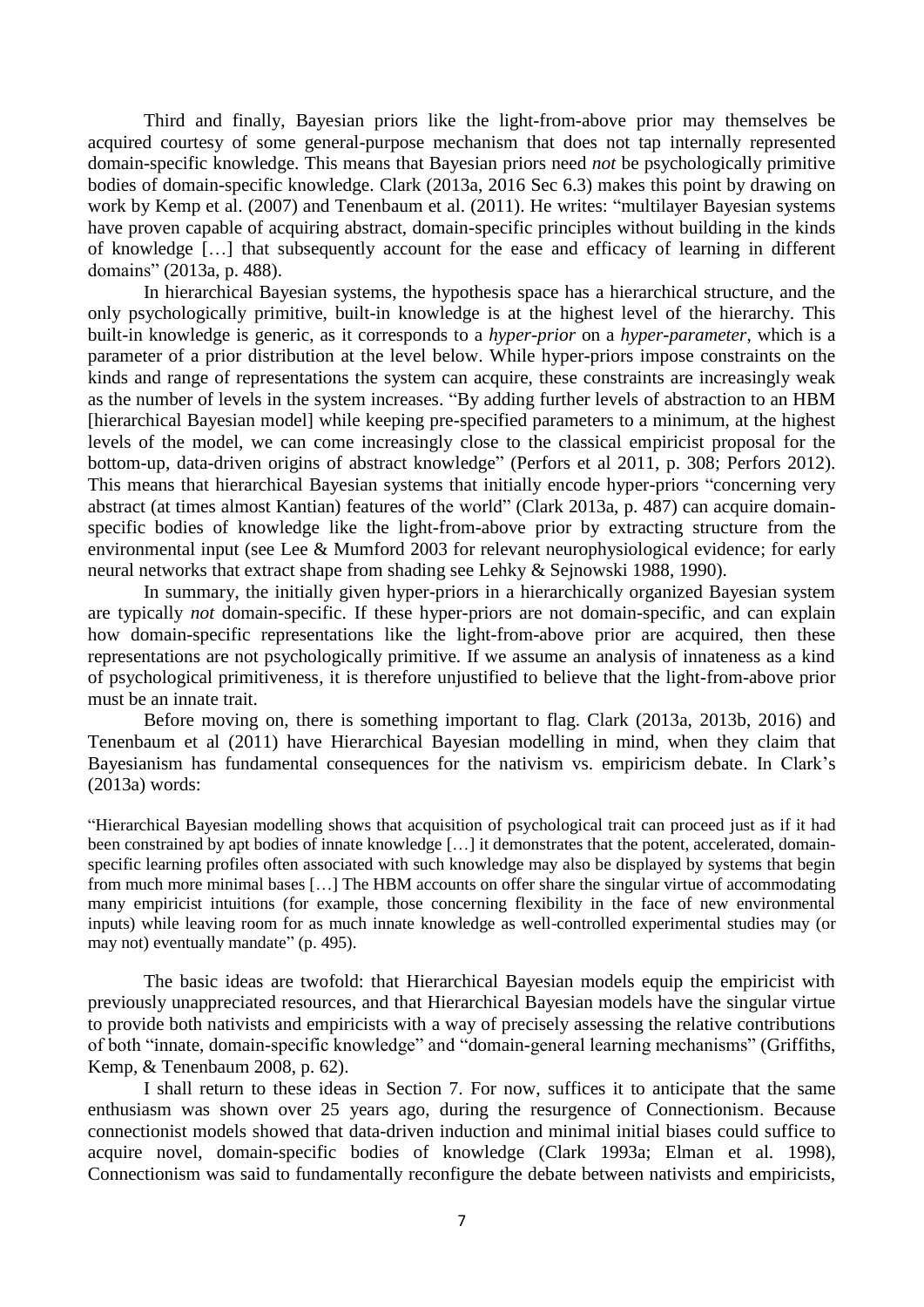which was shaped by Fodor's (1975, 1981) and Chomsky's (1980) Classical computationalism back then.

# **5 Bayesian mechanisms between Nativism and Empiricism**

Another common belief is that Bayesianism in cognitive science is committed to positing generalpurpose learning mechanisms. In an influential review of Bayesian approaches in developmental psychology, Xu (2007, p. 214) asks: "Is the Bayesian inference mechanism domain-general, and if yes, in what sense?" She answers: "I have suggested… that this is not a mechanism specific to word learning, or language, or causal reasoning. However—she continues—I am not claiming that the same *token* of the Bayesian inference mechanism is used again and again in various domains. Rather Bayesian inference is a *type* of learning mechanism that can be instantiated many times over in the human brain/mind" (cf., Perfors et al. 2011, p. 316; Xu & Griffiths 2011).

When Xu (2007) describes Bayesian inference as "a type of learning mechanism," she has in mind the Bayesian rule of conditionalization for computing posterior distributions. But this is not the mechanism that is actually involved in the accounts of word learning and causal reasoning she reviews. The types of mechanisms that are used to account for word learning and causal reasoning, and that might be tokened in the human "brain/mind," cannot amount to simple conditionalization, because simple Bayesian conditionalization makes these learning tasks intractable. For tasks that involve high dimensionality, or complicated and unusual statistical structures, different types of mechanisms are required for updating "beliefs" and acquiring new psychological traits. So, Bayesian conditionalization and more specific types of Bayesian mechanisms should be kept distinct when we ask questions about the nature of Bayesian learning mechanisms.

Almost all accounts of the acquisition of high-level psychological traits, and of several lowlevel perceptual traits too, do not involve simple Bayesian conditionalization. They involve approximations like Monte Carlo and variational learning mechanisms, which can be tokened in a number of different ways depending on the problem in hand. We should examine the nature of these mechanisms, if we want to understand the possible implications of Bayesianism for the controversy between nativism and empiricism.

Some of the approximately Bayesian learning mechanisms that can tractably underlie the acquisition of psychological traits like the abilities to learn words or to acquire causal knowledge are more domain-specific than others. These mechanisms all employ precise probabilities to represent uncertainty, update probabilities in accord with the axioms of probability, and provide an approximation of the target posterior distribution. This is the only sense in which they are all Bayesian. There is no simply a Bayesian mechanism; but different species Bayesian mechanisms with a number of specific properties.

Bayesian decision theory offers a unifying mathematical language (Colombo & Hartmann 2015) along with a package of different methods for learning and inference. Depending on the details of the problem associated with the acquisition of a certain psychological trait—e.g., the size of the hypothesis space, the shape of the joint distribution over data and parameters, the time available to find a solution, and computational constraints on memory and search—Bayesianism can posit, equally plausibly, acquisition mechanisms that are domain-specific, or that are generalpurpose. So, Bayesianism is not committed to positing a cognitive architecture that includes few general-purpose learning mechanisms that are ultimately responsible for the acquisition of psychological traits. I now sharpen and establish this conclusion by examining two types of Monte Carlo algorithms as mechanisms for category learning.<sup>6</sup>

## **6 Bayesian mechanisms for acquiring categories**

**.** 

<sup>&</sup>lt;sup>6</sup> This point could only be strengthened if alternative types of mechanisms are also examined that involve, for example, the Laplace approximation or variational algorithms.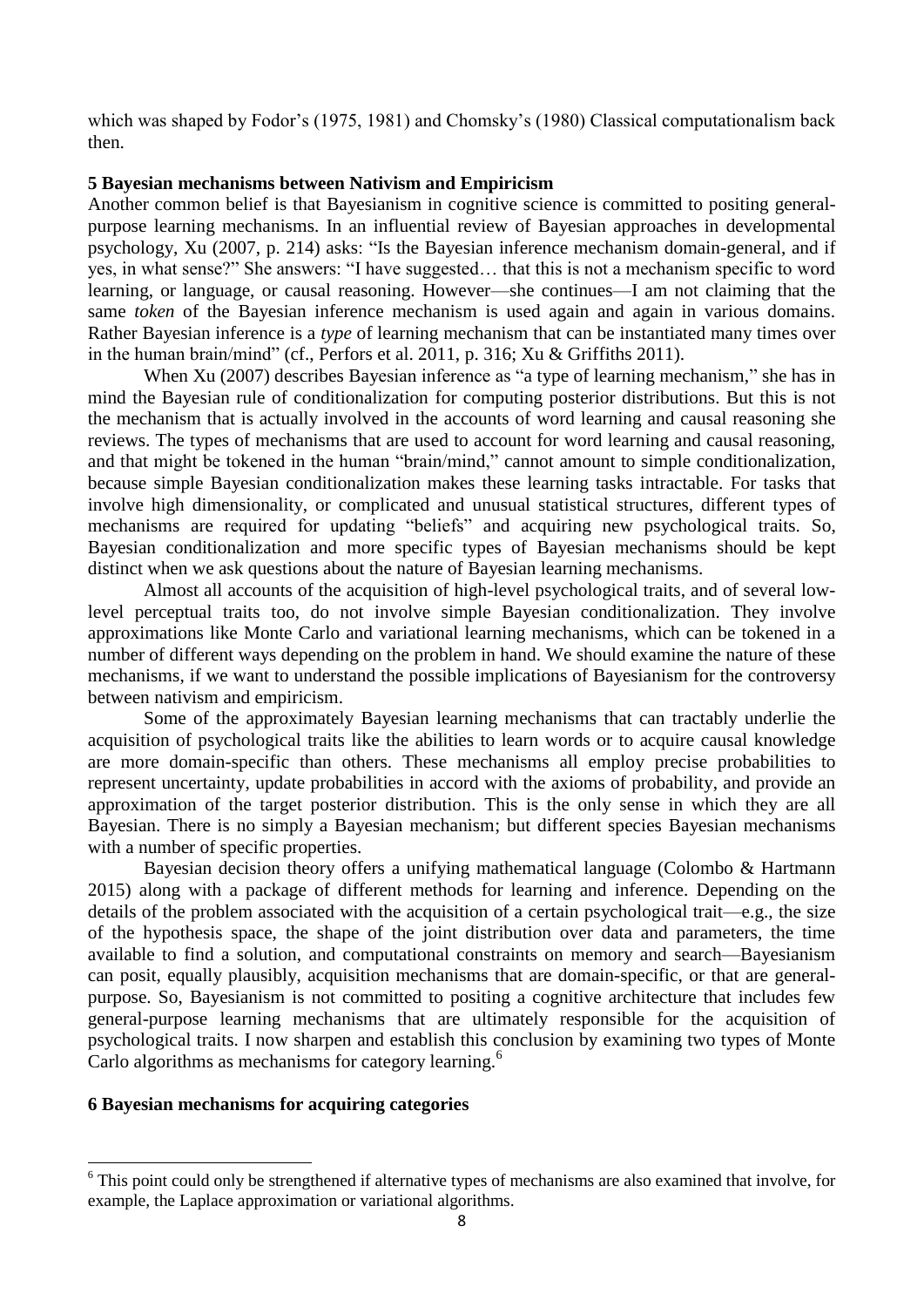From a probabilistic perspective, the computational problem of category learning is to identify a probability distribution associated with each one of the available category labels. Category learning would consist of a problem of probability density<sup>7</sup> estimation (Ashby & Alfonso-Reese 1995). Given the features (denoted by *d*) of an item, one should infer the category label *c* for that item from the set of available category labels *C*. For instance, given the features "has feathers," "has wings," "has a beak" for an item, one should infer the category label "Bird" from the set of available categories. Using Bayesian conditionalization, the posterior over category labels is:

[2] 
$$
P(c|d) = \frac{P(d|c)P(c)}{\sum_{c' \in C} P(d|c')P(c')} = \frac{P(d,c)}{\sum_{c' \in C} P(d,c')}
$$

For categorization problems where the likelihoods can have any interesting structure, or where the space *C* of category labels is too large and complex, the posterior *P*  $(c | d)$  cannot be computed tractably. For these problems, only approximations for the target posterior can be tractably computed. One class of mechanisms for computing such approximations consist of algorithms based on the Monte Carlo principle, which says that anything we want to know about a random variable  $\theta$  can be learned by sampling many times from the distribution  $P(\theta)$ . This principle grounds a family of algorithms, which become increasingly accurate in approximating a target posterior distribution as the number of samples they use increase.

Two Monte Carlo algorithms that have been used to solve category learning problems are Gibbs sampling and particle filtering. The basic idea behind the Gibbs sampling algorithm is that joint probability densities can be characterised as component conditional densities. For all variables of a target joint distribution, the Gibbs sampler algorithm begins by selecting one variable—the order in which the Gibbs sampler selects variables does not affect its computations—then samples one value of that variable, and finally conditions the sampled value on the values of all other random variables and all data. Once all random variables are sampled, the Gibbs sampler has finished one iteration, which yields a distribution that approximates the target posterior. The accuracy of this approximation improves as a function of the number of iterations of the algorithm.

The basic idea behind the particle filter algorithm is that any joint probability density can be characterised as sets of samples (or particles) drawn from probability densities 'related' to the target joint probability density. For a target posterior distribution  $P$  ( $c_t$  |  $d_1$ , ...,  $d_t$ ), the particle filter algorithm begins by generating a known 'proposal distribution,' which is related to the target one. For instance, the proposal distribution may be the prior probability  $P$  ( $c_t | d_1, ..., d_{t-1}$ ). The algorithm first draws samples from the proposal distribution, then assigns each resulting sample a weight proportional to the probability that the sample comes from the target distribution. The same operation is repeated for all time steps *t*. Thus, the particle filter algorithm can get to approximate *P*   $(c_t | d_1, ..., d_t)$  by sampling and re-sampling from a sequence of related distributions *P*  $(c_{t-1} | d_1, ..., d_t)$  $d_{t-1}$ ), appropriately weighing each sample.

Both the Gibbs sampler and the particle filter algorithms are flexible, since they can be applied across different problem domains and can approximate complex, non-linear, non-Gaussian joint distributions. However, they differ in important ways. For example, the Gibbs sampler assumes that all data are available at the time of learning and inference: if new data arrive over the course of processing of the Gibbs sampler, then the Gibbs sampler must start its processing anew, which makes it unsuitable for online, sequential learning. Instead, the particle filter algorithm assumes that data are collected progressively over time: posterior distributions are approximated by propagating samples, whose weights are updated as a function of incoming observations, which makes particle filtering adapted to sequential environments. So, the proper domain of application of the Gibbs sampler corresponds to tasks where all data bearing on a certain hypothesis arrive

<sup>&</sup>lt;sup>7</sup> For ease of presentation, I use the terms 'probability density' and 'probability distribution' interchangeably, although the two concepts are distinct. Roughly, a probability density function is a function that describes the relative likelihood for a continuous random variable to take on a given value.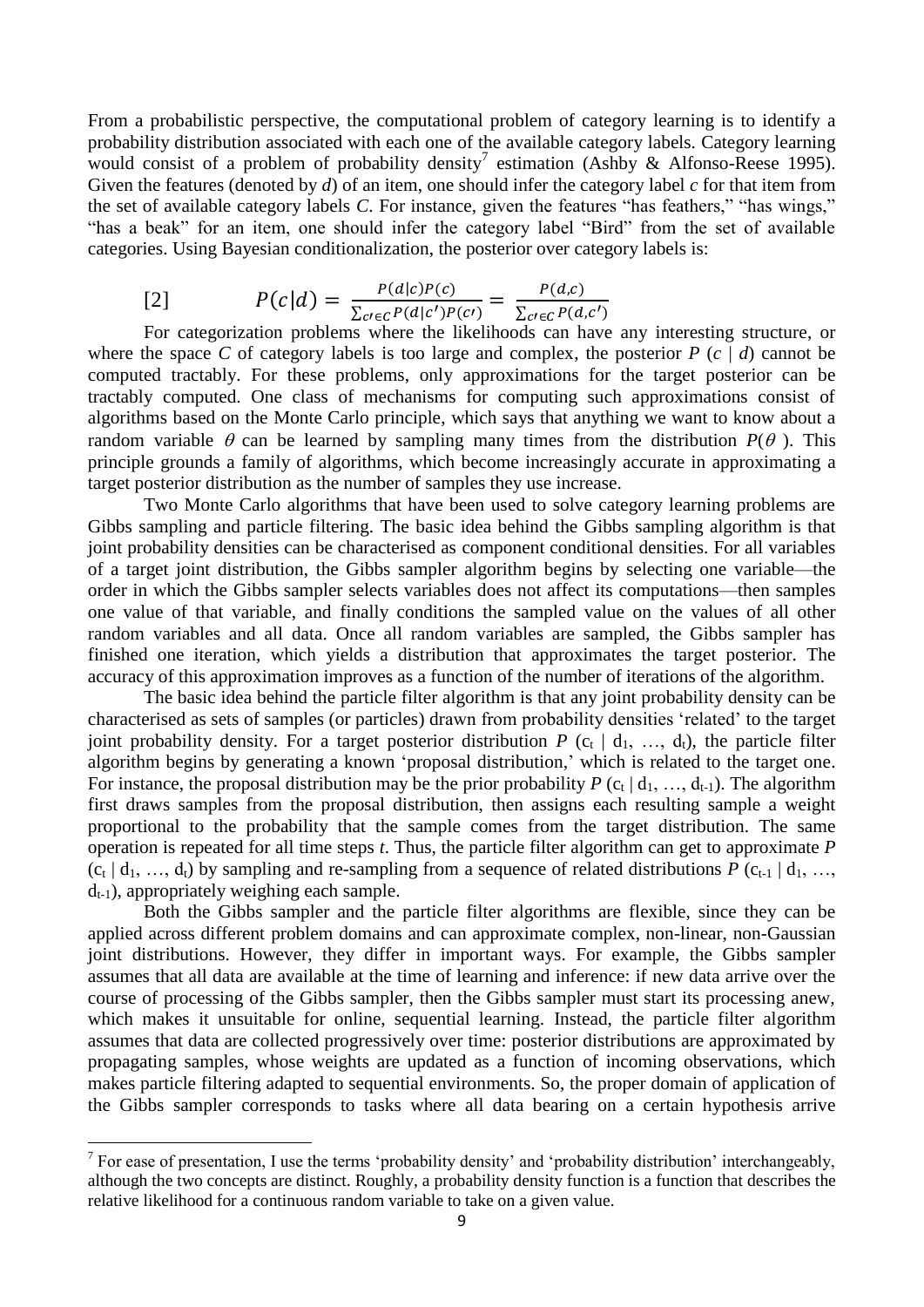simultaneously, while the particle filter algorithm is tailored to learning in dynamic tasks, where data arrive sequentially.

The Gibbs sampler, the particle filter, and other Bayesian algorithms were examined by Sanborn et al. (2010) as possible mechanisms for learning new categories. Firstly, Sanborn and colleagues characterised category learning in general, as a density estimation problem, where learners observe the features of a new item  $d_N$ , and determine whether the label  $c_N = j$  applies to that item on the basis of all previous items,  $\mathbf{d}_{N-1} = (d_1, d_2, ..., d_{N-1})$  and their labels  $\mathbf{c}_{N-1} = (c_1, c_2, ..., c_{N-1})$ .

Three general types of mechanisms for category learning were then distinguished. The first type corresponds to *parametric* learning algorithms, where the joint distribution *P* (*c*, *d*) has some fixed parametric form. The second type corresponds to *non-parametric* learning algorithms, where the form of *P* (*c*, *d*) is allowed to change as the amount of data is increased. Importantly, parametric algorithms make stronger assumptions about the shape of *P* (*c*, *d*). Non-parametric algorithms do not assume any specific family of distributions for the category structure *P* (*c*, *d*).

As Ashby and Alfonso-Reese (1995) point out, parametric learning mechanisms are naturally associated with prototype-based category learning, while non-parametric mechanisms are associated with exemplar-based category learning. So, insofar as we learn categories on the basis of both exemplars and prototypes, our cognitive architecture may well include both parametric and non-parametric Bayesian learning mechanisms.

A third, intermediate, type of learning mechanism discussed by Sanborn and colleagues assumes that categories are broken down into several clusters  $z = (z_1, z_2, ..., z_N)$ ; each cluster z is assigned a parametric distribution and the category distribution becomes a *mixture model* associated with the joint distribution *P (c, d, z)*, where each cluster is represented by a parametric distribution, and the full joint distribution is represented by a mixture of those distributions.

Sanborn and colleagues focused on a mixture model for the task of category learning: the *Dirichlet process mixture model* (DPMM), where Dirichlet distributions are used as prior distributions in the model, which allows capturing a broad range of densities. Sanborn et al (2010) compared the degree of fit of different learning mechanisms, including a Gibbs sampler and a particle filter, with human performance in several category learning tasks understood as DPMM. While they found that a particle filter algorithm had an especially good fit to humans' learning of categories, their study bears out three conclusions: That different Bayesian learning mechanisms have different degrees of domain-specificity, where the notion of a domain should not be understood in terms of a subject matter; that the degree of domain-specificity of different Bayesian mechanisms depends on the types of assumptions they make about the statistical or temporal properties of a target problem, and that the Bayesian approach can posit, equally plausibly, learning mechanisms that are domain-specific, or else more general-purpose, for the acquisition of the same types of psychological traits.

Different Bayesian learning algorithms make different assumptions about the type of process that generates the data in a task of interest. Such assumptions are captured by different generative models, which specify a joint probability distribution over data and hypotheses—for instance, a joint probability  $P(c, d)$  over features of an item to categorise and sequences of category labels. The degree of domain-specificity of a Bayesian learning algorithm depends on the extent to which the algorithm is constrained to process data assumed to be produced by a generative process with a fixed, specific statistical form.

Parametric learning algorithms make stronger assumptions than non-parametric algorithms about the family of the probability distribution from which data are generated, though they are generally less memory and time consuming than non-parametric learning algorithms. Given these stronger assumptions, the algorithm is bound to yield a posterior with a specific form, regardless of the amount of data observed. So, parametric Bayesian learning algorithms are more domain-specific than non-parametric ones: they are constrained to process inputs of a specific sort, inputs assumed to be produced by a generative process associated with a fixed statistical form.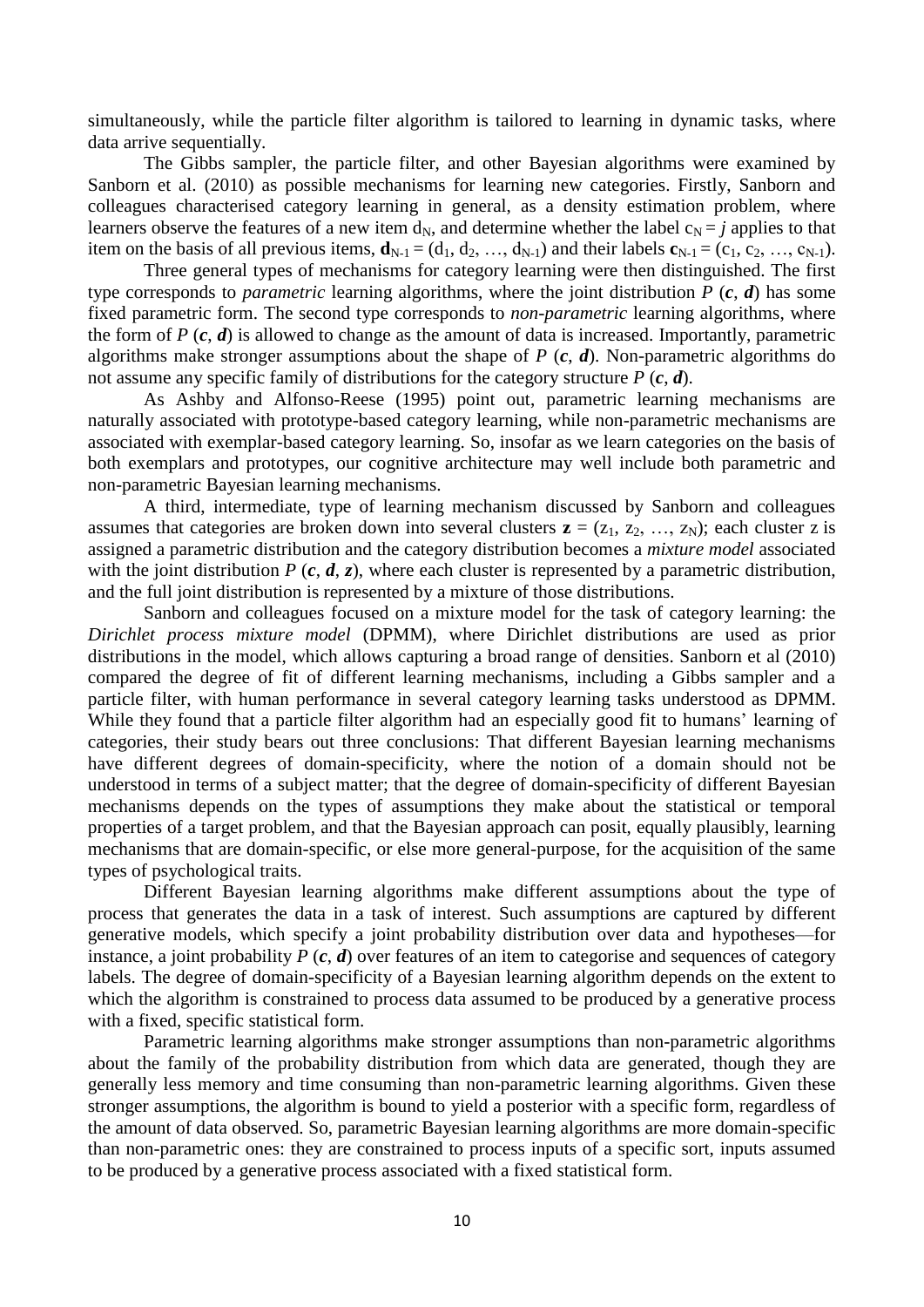Furthermore, distinct Bayesian algorithms for estimating posterior distributions, like the Gibbs sampling and the particle filter algorithms, are tailored to input data with different statistical and temporal properties. The Gibbs sampling algorithm can run to approximate a target posterior distribution only if all relevant data are available at a time. Thus, while a Gibbs sampler might underlie our ability to learning categories when all relevant exemplars are stored in memory or available at a time, it is fit to capture category effects on reconstruction from memory (Shi et al. 2010). The particle filter algorithm is specifically fit to process sequential data, and to update probability distributions over time. Thus, a particle filter algorithm may underlie our ability to learning categories when exemplars are revealed sequentially; and because it is tailored to sequential data, a particle filter algorithm can easily capture order effects when new pieces information are encountered over time (Sanborn et al. 2010).

#### **7 What's Next. Back to the future?**

There is a déjà-vu, when we read the claims made by Clark (2013 a, b; 2016), by Tenenbaum et al. (2011) and by other enthusiasts of the Bayesian approach in cognitive science, about how this approach fundamentally reconfigures the dialectic between nativists and empiricists. The same types of claims were made over 25 years ago, when Connectionism re-emerged as a serious alternative to Classical computationalism. While Connectionism and Classicism are not the only alternatives to Bayesianism as approaches to explaining the acquisition of psychological traits, the Classicism vs Connectionism debate is a useful baseline for assessing the novelty and significance of the contribution that Bayesian cognitive science can make to the nativism/empiricism debate.

Now, just like Bayesianism, Connectionism was said to have fundamental implications for our understanding of the debate between nativists and empiricists, which back then was shaped by Fodor's (1975, 1981, 1983) and Chomsky's (1980, 1988) Classical ideas about the architecture of cognition (cf., Ramsey & Stich 1991; Karmiloff-Smith 1992; Clark 1993a; Quartz 1993; Elman et al 1998). By the late 1970s, the Connectionist approach began to show how psychological traits can be acquired gradually and gracefully, courtesy of associative learning algorithms applied to a rich body of data, without the need to posit explicit rules and a system of atomic, domain-specific, representational states with combinatorial syntactic and semantic structure (aka an innate *language of thought*). Connectionism demonstrated how novel psychological traits could emerge from errordriven changes in patterns of activation within artificial neural networks, whose architectures need not include a pre-wired language of thought.

Connectionist models demonstrated that language, face-recognition abilities, categorization, and many other psychological traits that were previously thought to be un-learnable, could be acquired courtesy of the interplay between the statistics of the environment, the knowledge embodied in the initial state of a neural network, and error-driven learning algorithms applicable to several different psychological domains (Elman et al. 1998; but see Fodor & Pylyshyn 1988 for an influential criticism). While the connectionist approach is not intrinsically anti-nativist, it offered one way to think about how the developmental trajectory of psychological traits depends "on the nature of the statistical structure present in everyday experience, and how this structure is exploited by learning" (Rogers & McClelland 2014, p. 1041).

Connectionism opened up a space of possible nativisms associated with different pre-setting of connection weights and pre-structuring of different architectures (Ramsey & Stich 1991; Clark 1993a; Quartz 1993). In particular, Connectionism uncovered a *minimal form of rationalism*, which Clark (1993b) characterised as follows:

"Instead of building in large amounts of innate knowledge and structure, build in whatever minimal set of biases and structure will ensure the emergence, under realistic environmental conditions, of the basic knowledge necessary for early success and subsequent learning." (p. 598)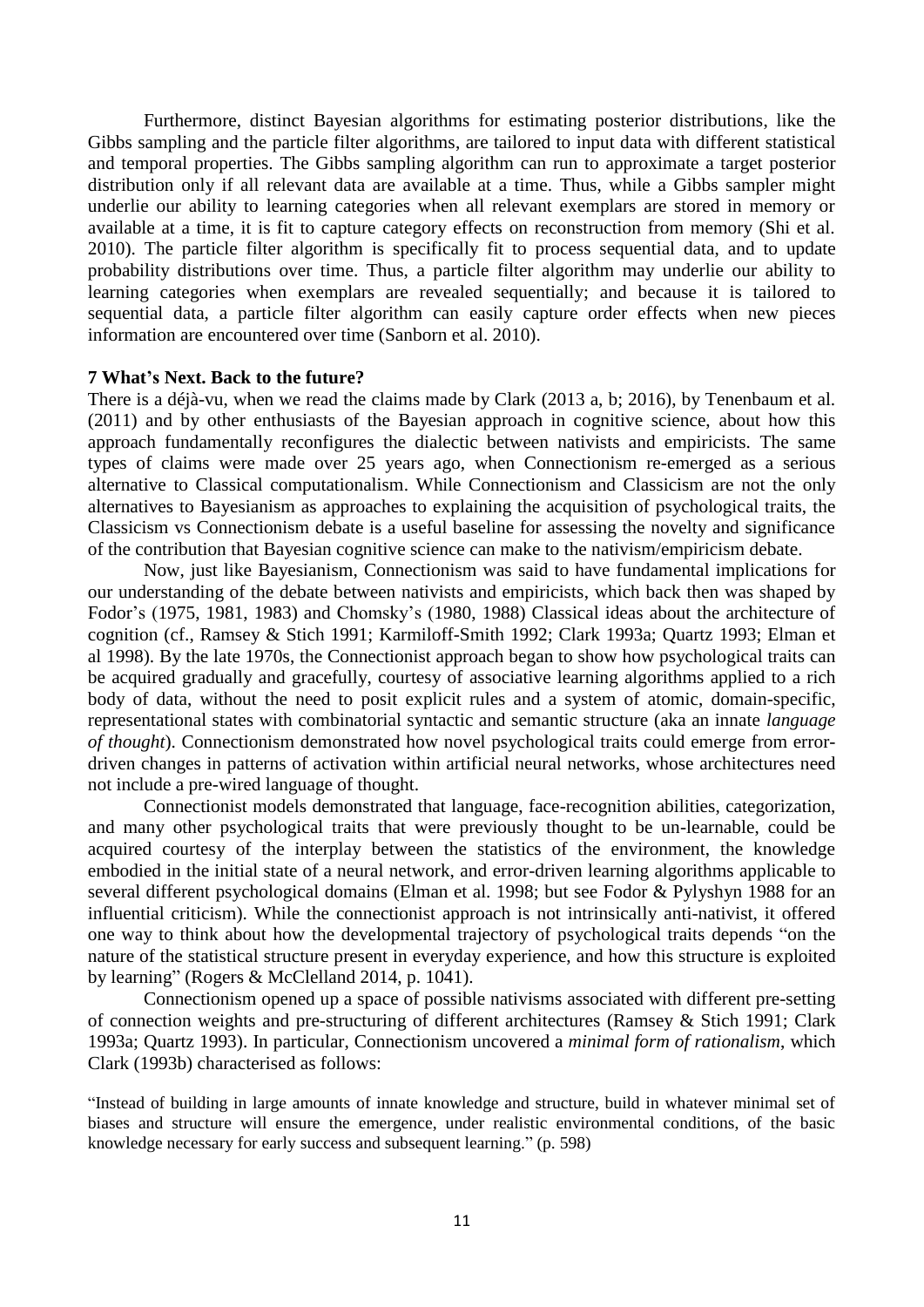Minimal rationalism straddled accepted categories in the debate. It posited weak, initial biases and algorithmic transformation factors, which could filter incoming data with different statistical and temporal properties for processing in specific circuits in a network. This complex interaction between weak architectural biases, transformation factors, and external statistical structure could tug learning towards novel psychological traits, including novel, domain-specific bodies of knowledge.

Cowie (1999) makes a similar point about Connectionism, after she distinguishes *Chomskyan Nativism* from *Weak Nativism* and *Enlightened Empiricism* as logically possible positions about language learning. *Chomskyan Nativism* is committed to three ideas: (DS) that learning a language requires bodies of knowledge specific to the linguistic domain; (I) that the bodies of knowledge constraining learners' thoughts during language learning are innate, in the sense that they are psychologically primitive; and (UG) that the bodies of knowledge specified in (DS) as being required for language learning are the principles of the Universal Grammar (Cowie 1999, p. 176). *Weak Nativism* accepts (DS) and (I), but rejects (UG); *Enlightened Empiricism* accepts (DS), but rejects (I) and (UG). At various points in her treatment, Cowie suggests that at least some early connectionist learning algorithms underwrite *Enlightened Empiricism*, since they would display a mechanism that is both general-purpose and able to learn a language by making use of domain-specific knowledge acquired along the way (Cowie 1999, pp. 234ff; pp. 281ff).

Although Bayesianism and Connectionism differ in aspirations as well as in the kinds of acquisition mechanisms and representational structures they can posit (Griffiths et al. 2010; McClelland et al. 2010), both approaches show how data-driven inductive algorithms and weak initial biases can lead to the acquisition of a wide variety of psychological traits. Like Connectionism, Bayesianism holds that cognitive development is driven by patterns of prediction errors about the statistical structure of the environment, which constrains the space of possible trajectories of cognitive development (Téglás et al. 2011). Like Connectionism, Bayesianism can posit a wide variety of initial biases and algorithms that can tug learning in appropriate directions avoiding being held hostage of the statistics of the environmental input (Austerweil et al. 2015).

Most importantly, like Connectionism, Bayesianism *coheres with*, but does not entail, a form of *minimal rationalism* (or *enlightened empiricism*), exactly of the type Clark (1993a) and Cowie (1999) singled out as serious alternatives to Fodorian and Chomskyian nativism. For example, Goodman, Ullman, & Tenenbaum (2011) use the label 'minimal nativism' to describe how causal understanding can be acquired courtesy of a hierarchical Bayesian learning mechanism paired with innate bodies of abstract, generic knowledge, and with a collection of domain-specific mechanisms for analysing perceptual input.

Despite these analogies, Clark (2013a) identifies two problems with the Connectionist approach that would highlight one way of understanding how the relevance of Bayesianism for the nativism debate is novel and distinct. First, early connectionist models required fully supervised learning algorithms. Second, early connectionist models handled multilayer forms of learning with difficulty.

According to Clark (2013a), the Bayesian approach—Hierarchical Bayesian Modelling (HBM) in particular—avoids both problems. Unlike Connectionism, the Bayesian approach would show how unsupervised and self-supervised forms of hierarchical learning can be responsible for the quick, robust, and smooth acquisition of novel psychological traits. Stacking prior probabilities over prior probabilities in a hierarchically organized Bayesian model would be the key to this form of learning. Tenenbaum et al. (2011) explain that "each degree of freedom at a higher level of a HBM influences and pools evidence from many variables at levels below" (p. 1284). Hyper-priors in a HBM—that is, prior distributions on the parameters of a prior distribution at the lower level in the hierarchy—allow for potentially more complex hypotheses spaces be searched; HBM would also disclose a fast, robust, data-driven route to the acquisition of novel high-level psychological traits and abstract, domain-specific principles.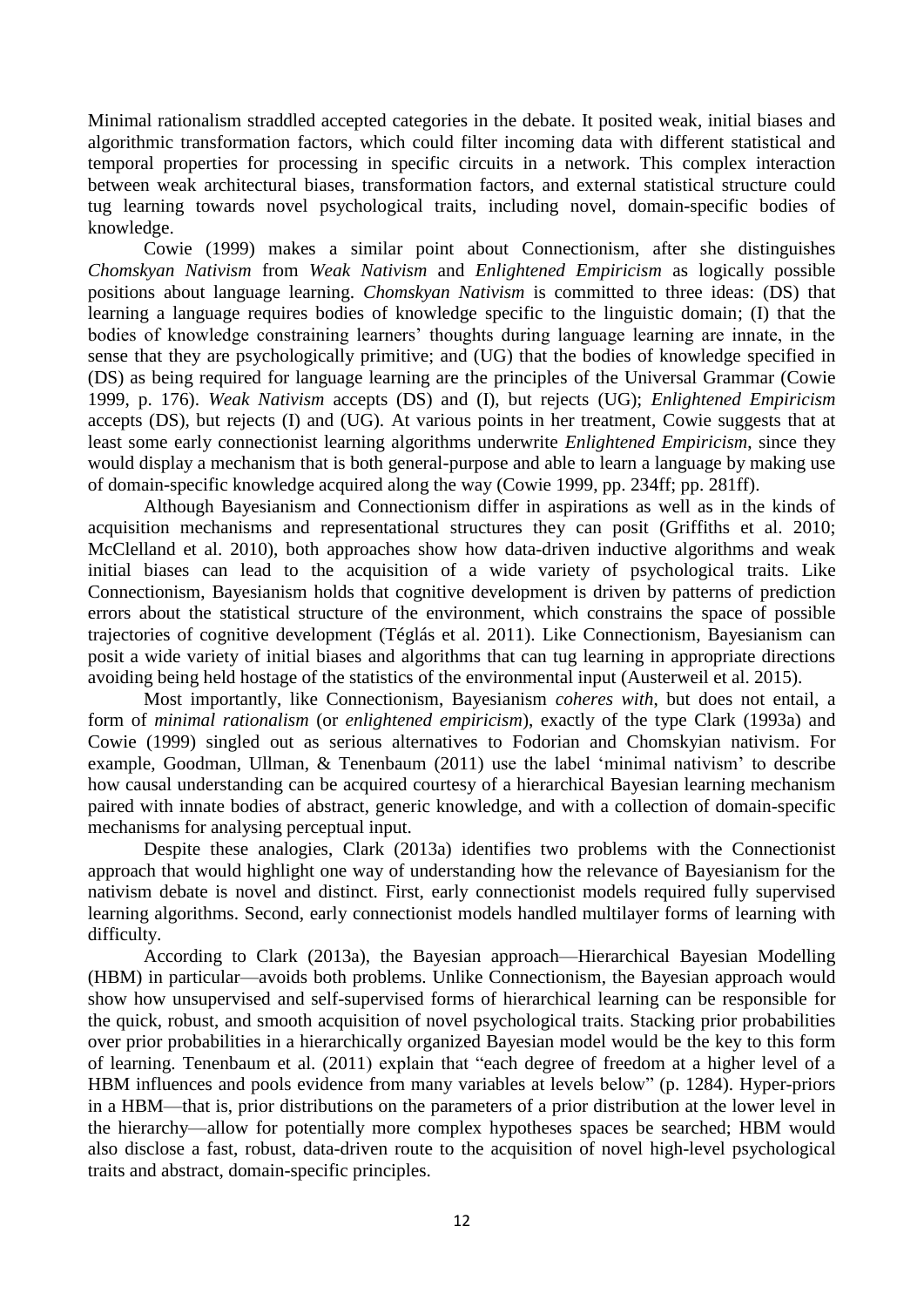However, the concern is somewhat misplaced that early connectionist models required a teaching signal and could handle multi-layer (or hierarchical) learning only with difficulty. On the one hand, it was clear already in the 1980s that both auto-encoders (aka auto-associators) and recurrent networks that relied on back propagation need not require labelled training data. These networks could successfully carry out their processing in a self-supervised fashion by learning a compact, invertible code that allowed them to reconstruct their own input on their output (i.e., the target output of an auto-encoder is the input itself) (Hinton 1989, p. 208).

On the other hand, multi-layer forms of learning in early connectionist models were not precluded, although they were indeed harder to obtain in comparison to recent advances in deep learning (Hinton 2014). For instance, Boltzmann machines (Hinton & Sejnowski, 1986) and restricted Boltzmann machines (Smolensky 1986) were early neural networks that could learn hierarchies of progressively more abstract and complex domain-specific representations without the need of any labelled data. As Clark (1993b) himself noted, pattern associators can acquire highly theoretical knowledge. Specifically, "multilayer nonlinear networks may develop highly abstract feature spaces in which continued processing is oblivious to many features of the concrete input. Such feature spaces may be the homes of a variety of different orders of prototype-based representation" (p. 103).

While the bearing of Bayesianism on the controversy between nativists and empiricists largely recapitulates that of Connectionism in these respects, Bayesianism might be thought to contribute a more transparent account of cognitive change in comparison to Connectionism. This transparency has two aspects. First, the representational and algorithmic assumptions made by Bayesian models are explicit: the space of the hypotheses under considerations, the prior probability of each hypothesis, and the relation between hypotheses and data are transparent. This transparency makes it relatively easy to understand what shapes a model's behaviour, and why it fails or succeeds in accounting for the acquisition of a psychological trait (Griffiths et al. 2010, p. 358). Connectionist networks are generally more opaque, since it can be difficult to understand what exactly drives cognitive change, and which conditions are necessary for a certain psychological trait to emerge (Rogers & McClelland 2014, pp. 1056-7).

So, in comparison to connectionist networks, Bayesian models make it easier for cognitive scientists to formulate and evaluate explicit hypotheses concerning the kind of innate structure required for acquiring new psychological traits. For they make it more transparent and precise what problem a learner is supposed to solve, what kinds of primitive representational resources are available to the learner (Are these primitive representations domain-specific or not? What are the hypotheses actively represented and manipulated by the learner?), and what kinds of learning mechanisms the learner can use in order to acquire new psychological traits in environments with different statistical structures (Are the learning mechanisms general-purpose? Can they flexibly learn structures with different shapes? What features of the data can influence their processes?). At the very least, then, Bayesianism helps steer clear of pointless controversies that merely stem from the opacity of the causes of a model's behaviour.

The transparency of Bayesianism has a second aspect too. Bayesian systems are more semantically transparent than Connectionist ones, where a system is "*semantically transparent* just in case it is possible to describe a neat mapping between a symbolic (conceptual level) semantic description of the system's behavior and some *projectible* semantic interpretation of the internally represented *objects of* its formal computational activity" (Clark 1989, p. 18). According to this idea, the representational posits of Bayesianism, but not of Connectionism, can be related in a systematic way to features of the world that can be picked out propositionally, with the expressive resources of public language.

The higher degree of semantic transparency of Bayesian models should not surprise us, since Bayesianism is perhaps the best developed account of *rational* degrees of *belief*. Although hypotheses in Bayesian models can take any form, in practice they often correspond to causal graphs, sometimes they correspond to distributed patterns of activation in a neural network, and,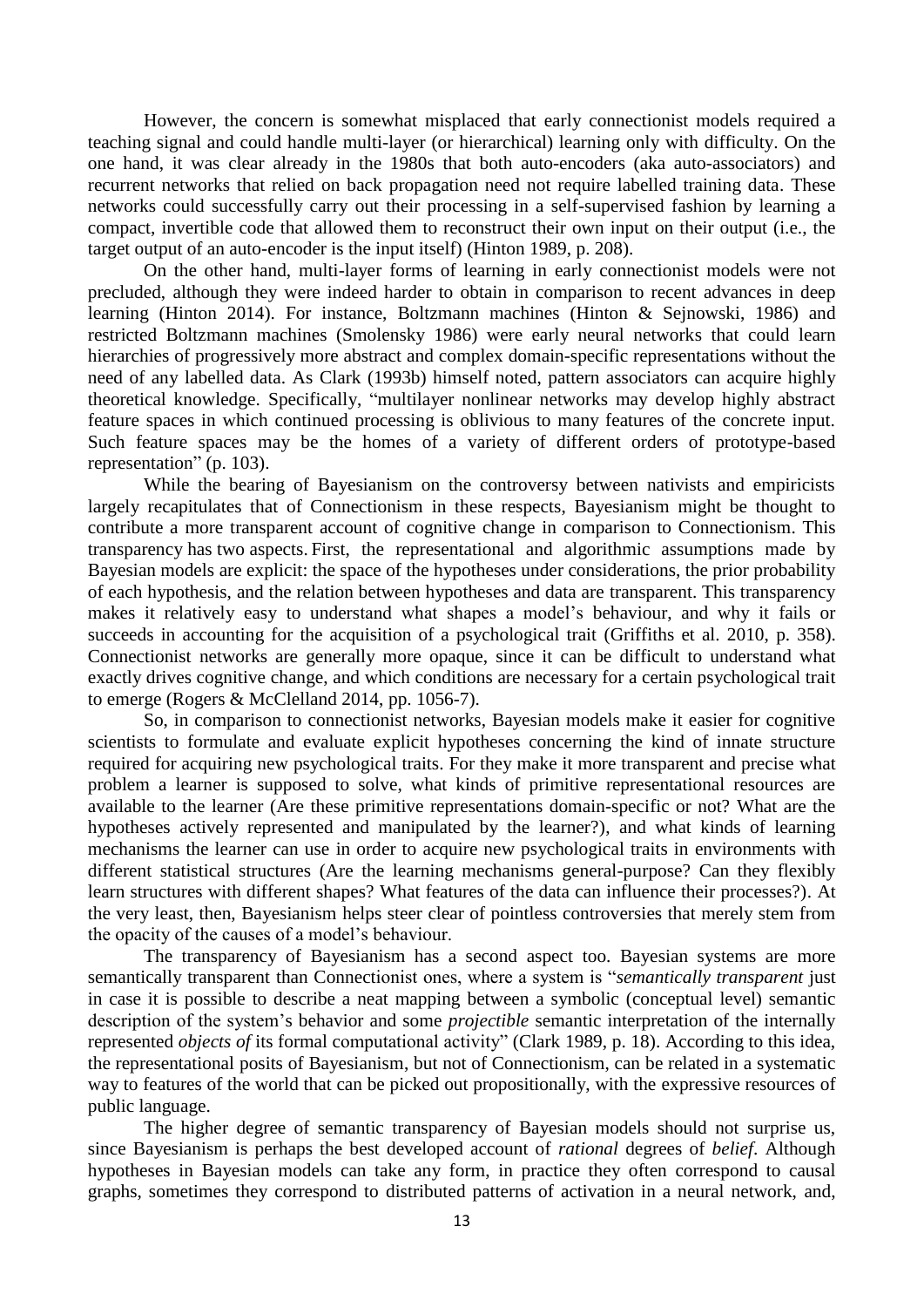most interestingly here, they can also consist of structured symbols in a probabilistic language of thought (Ullman et al. 2012; Goodman et al. 2015). When a Bayesian system embodies structured, symbolic representations, it becomes transparent how to evaluate the *rationality* of its cognitive change and development. For it allows us pick out the probabilistic and logical relationships between its representations, and to evaluate their probabilistic and deductive coherence, both synchronically and diachronically.

*Rational constructivism* is in fact another label that has been used to characterise Bayesianism (Xu 2007; Xu & Griffiths 2011; Xu & Kushnir 2013). Rational constructivism is committed to three ideas: (a) that the learning mechanisms that best explain cognitive change and developmental are domain-general Bayesian mechanisms, which may give rise to domain-specific knowledge; (b) that innate (i.e. psychologically primitive) representations need not include just nonconceptual bodies of knowledge, but may include representations of logical operators such as *and/or/all/some*, representations of variables, and logically richer representations too; and (c) that "the construction of new concepts and new learning biases is driven by rational inferential learning processes" (Xu & Griffiths 2011, p. 299). These rational inferential learning processes would display learning as a kind of theory construction realized as Bayesian hypothesis testing, and would contrast with the associative learning processes of connectionist networks, which classicists like Fodor conceive of as non-rational, brute-causal processes.

With this higher degree of semantic transparency, Bayesianism allows for a sharp distinction between implementation, algorithm and representation, and computational function, a distinction that resonates with Classical treatments of the nativism debate, but was eroded within Connectionism. Unlike connectionist models, where the distinction between implementation and function is effectively eroded, both Classicist and Bayesian models do not obviously allow for understanding how structural alterations in the architecture of a system may have functional consequences for the representational power of the system (Quartz 1993, p. 234). If this is correct, then Bayesianism not only recapitulates some of the implications that Connectionism had for the nativism vs. empiricism debate over 25 years ago, but, ironically, Bayesianism can also salvage some Classical ideas concerning the relations between distinct levels of cognitive analysis (Marr 1982), and about the rational, productive, and systematic nature of thinking and learning (Fodor & Pylyshyn 1988).

# **Conclusion**

Bayesianism offers a fertile source of ideas rather than a well-understood and empirically supported theory of the innate architecture of the human mind. To turn these ideas into substantial hypotheses concerning how a given psychological trait is acquired, several questions should be answered. For example, are we talking of an evolved trait, or of a trait culturally acquired during development, or of a trait acquired through a developmental process triggered by a narrow range of variation in environmental conditions? And what kinds of learning mechanisms and representations are necessary for the acquisition of the trait? While Bayesianism alone cannot answer these questions, it can frame them in a precise and transparent way, combining aspects of both Connectionism and Classicism. Like Connectionism, Bayesianism shows that an innate language of thought is not required to account for the acquisition of high-level psychological traits. Like Classicism, Bayesianism offers a transparent way of evaluating the character of the innate structure in the human cognitive architecture. Combining these aspects, what Bayesianism brings to the table is not a vindication of either nativism or empiricism, but one flexible and precise way to transparently evaluate the character of the innate structure in the human cognitive architecture without a necessary commitment to an innate language of thought.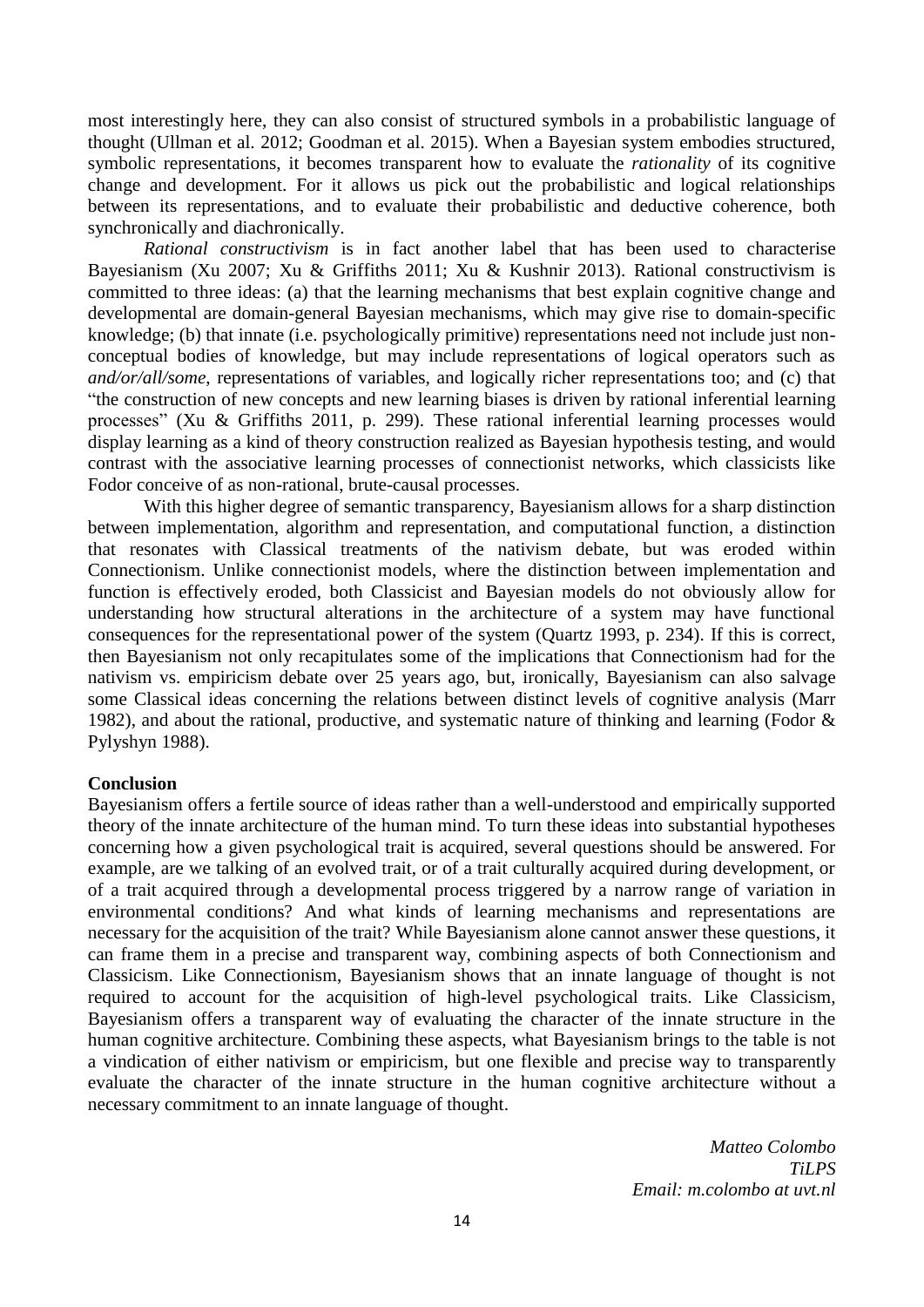#### **References**

Adams, W.J. (2007). A common light-prior for visual search, shape, and reflectance judgments. *Journal of Vision*, 7, 11.1– 11.7.

Adams, W.J., Graf, E.W., & Ernst, M.O. (2004). Experience can change the light-from-above prior. *Nature Neuroscience*, 7, 1057–1058.

Anderson, J.R. (1990). *The adaptive character of thought.* Hillsdale, NJ: Erlbaum.

Ariew, A. (1999). Innateness is canalization: In defense of a developmental account of innateness. *Where biology meets psychology: Philosophical essays*. Cambridge, MA: MIT Press, pp. 117-138.

Ashby, F. G. and Alfonso-Reese, L. A. (1995). Categorization as probability density estimation. *Journal of Mathematical Psychology*, 39, 216–233.

Austerweil J, Gershman S, Tenenbaum J, Griffiths T (2015). Structure and flexibility in Bayesian models of cognition. In J. Busemeyer, J. Townsend, Z. Wang, & A. Eidels (Eds) *Oxford Handbook of Computational and Mathematical Psychology*. Oxford: Oxford University Press, pp. 187-208

Carey, S., & Spelke, E. (1994). Domain-specific knowledge and conceptual change. *Mapping the mind: Domain specificity in cognition and culture*, 169-200.

Carruthers, P. (2006). *The Architecture of the Mind*. Oxford: Oxford University Press.

Carruthers, P., Laurence, S., & Stich, S. (Eds.). (2005). *The innate mind: Structure and content*. New York: Oxford University Press.

Carruthers, P., Laurence, S., & Stich, S. (Eds.). (2006). The innate mind: Culture and cognition. New York: Oxford University Press.

Carruthers, P., Laurence, S., & Stich, S. (Eds.). (2007). The innate mind: Foundations and the future. New York: Oxford University Press.

Chater, N., Clark, A., Goldsmith, J. A., & Perfors, A. (2015). *Empiricism and language learnability*. Oxford: Oxford University Press.

Chomsky, N. (1988). *Language and problems of knowledge.* Cambridge, MA: MIT Press.

Chomsky, N. (1980). *Rules and Representations*. New York: Columbia University Press.

Clark, A. (2016). *Surfing Uncertainty: Prediction, Action, and the Embodied Mind*. Oxford: Oxford University Press.

Clark, A. (2013a). Expecting the world: perception, prediction, and the origins of human knowledge. *The Journal of Philosophy*, *110*(9), 469-496.

Clark, A. (2013b). Whatever next? Predictive brains, situated agents, and the future of cognitive science. *Behavioral and Brain Sciences*, *36*(03), 181-204.

Clark, A. (1993a). *Associative engines: Connectionism, concepts, and representational change*. Cambridge, MA: MIT Press.

Clark, A. (1993b) Minimal rationalism. *Mind*, 102(408):587-610.

Colombo, M., Elkin, L., & Hartmann, S. (2016). Bayesian Cognitive Science, Monopoly, and Neglected Frameworks. [Preprint] URL: <http://philsci-archive.pitt.edu/id/eprint/12709>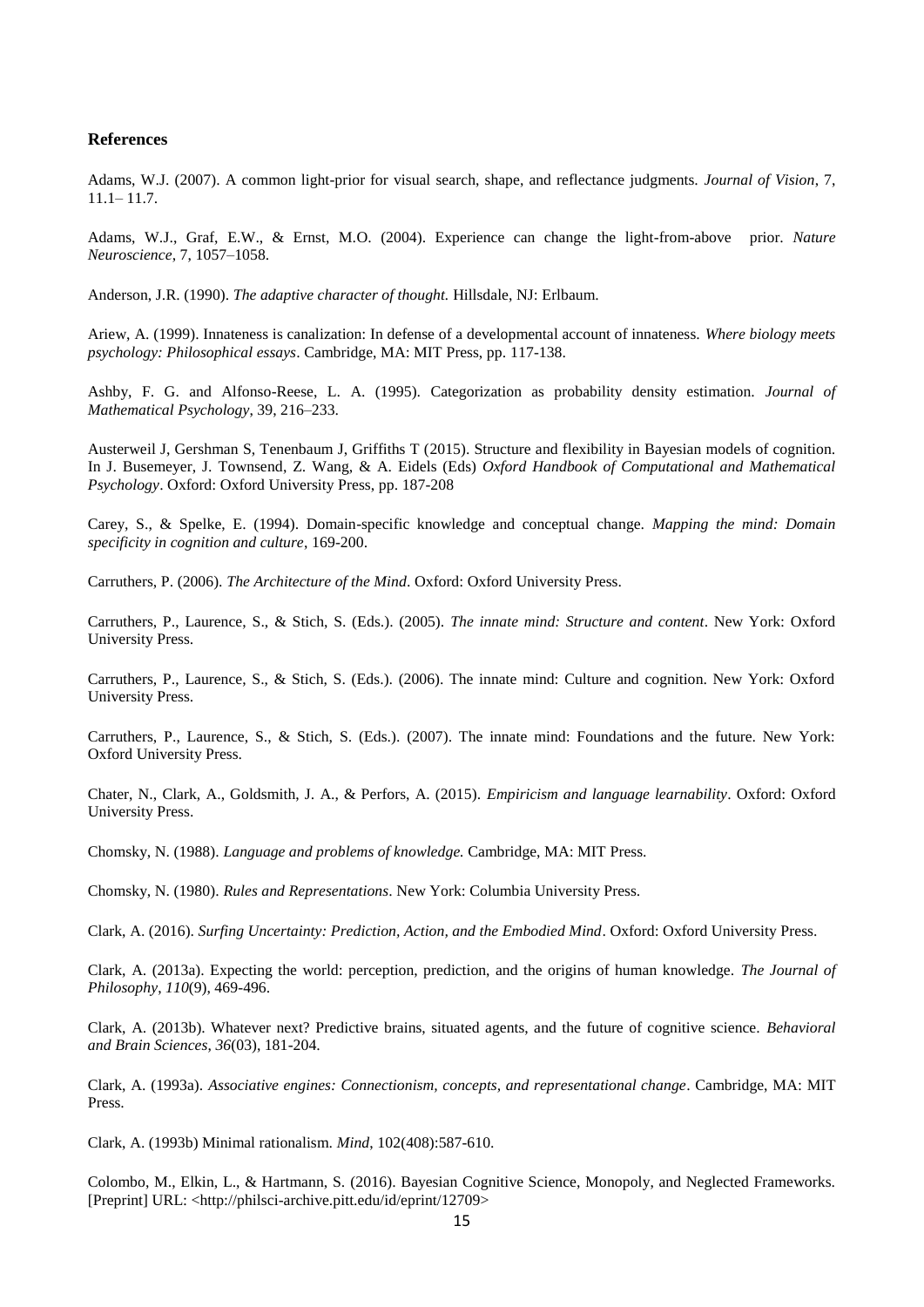Colombo, M., & Hartmann, S. (2015). Bayesian cognitive science, unification, and explanation. *The British Journal of Philosophy of Science. doi: 10.1093/bjps/axv036*

Colombo, M. & Seriès, P. (2012). Bayes in the brain. On Bayesian modeling in neuroscience. *British Journal for Philosophy of Science*, 63, 697–723.

Cowie, F. (1999). *What's within? Nativism reconsidered*. New York: Oxford University Press.

Elman, J. L., Bates, E. A., Johnson, M. H., Karmiliff-Smith, A., Parisi, D., & Plunkett, K. (1996). *Rethinking innateness: A connectionist perspective on development*. Cambridge, MA: MIT Press.

Elman, J. L. (1991). Distributed representations, simple recurrent networks, and grammatical structure. *Machine learning*, *7*(2-3), 195-225.

Feldman J. (2013). Tuning your priors to the world. *Topics in Cognitive Science* 5: 13–34.

Fodor, J.A. (2001). Doing without What's Within: Fiona Cowie's criticism of nativism. *Mind*, 110, 99-148.

Fodor, J. A. (1983). *The modularity of mind: An essay on faculty psychology*. Cambridge, MA: MIT press.

Fodor, J. (1981) The present status of the innate controversy. In J. Fodor , *RePresentations*, Cambridge MA: MIT Press, pp. 257-316.

Fodor, J. A. (1975). *The language of thought*. Cambridge, MA: Harvard University Press.

Fodor, J.A., & Pylyshyn, Z., (1988). Connectionism and cognitive architecture: a critical analysis. *Cognition* 28, 3–71.

Goodman, N. D., Tenenbaum, J. B., & Gerstenberg, T. (2015). Concepts in a probabilistic language of thought. In Margolis & Lawrence (Eds.), *The conceptual mind: New directions in the study of concepts*. MIT Press, pp. 623-653.

Goodman, N. D., Ullman, T. D., & Tenenbaum, J. B. (2011). Learning a theory of causality. *Psychological review*, *118*(1), 110-119.

Griffiths, T.L., Chater, N., Kemp, C., Perfors, A., and Tenenbaum, J.B. (2010). Probabilistic models of cognition: Exploring representations and inductive biases. *Trends in Cognitive Sciences*, 14, 357-364.

Griffiths, T.L., Kemp, C., & Tenenbaum, J. B. (2008). Bayesian models of cognition. In R. Sun (Ed.), *The Cambridge handbook of computational cognitive modeling*. Cambridge University Press, pp. 59-100.

Hershberger, W. (1970) Attached-shadow orientation perceived as depth by chickens reared in an environment illuminated from below. *Journal of comparative and physiological psychology*, 73 (3), 407-11.

Hinton, G. (2014). Where do features come from?. *Cognitive science*, *38*(6), 1078-1101.

Hinton, G. E. (1989) Connectionist learning procedures. *Artificial Intelligence*, 40, 185-234.

Hinton, G. E., & Sejnowski, T. J. (1986). Learning and relearning in Boltzmann Machines. In D. E. Rumelhart, J. L. McClelland, & the PDP Research Group (Eds.), *Parallel distributed processing: Explorations in the microstructure of cognition. Vol. 1: Foundations*. Cambridge, MA: MIT Press, pp. 282–317.

Hohwy, J. (2013). *The predictive mind*, Oxford: Oxford University Press.

Karmiloff-Smith, A. (1992). Nature, nurture and PDP: preposterous developmental postulates? *Connection Science*, *4*(3-4), 253-269.

Kersten, D., Mamassian, P., & Yuille, A. (2004). Object perception as Bayesian inference. *Annual Review of Psychology*, 55, 271-304.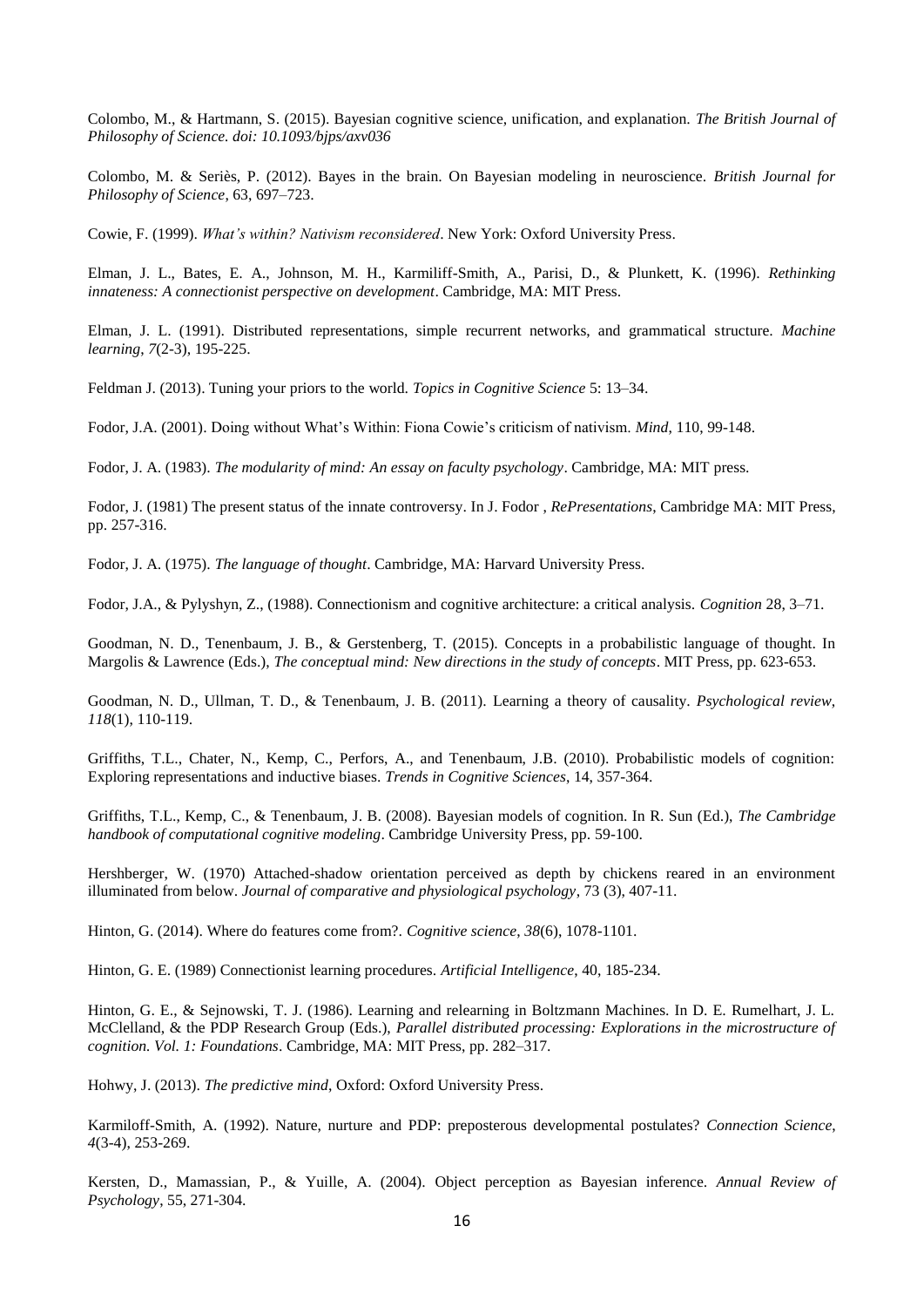Lehky, S.R., & Sejnowski, T.J. (1988) Network model of shape-from-shading: neural function arises from both receptive and projective fields. *Nature*, 333:452–454.

Lehky, S.R., & Sejnowski, T.J. (1990) Neural network model of visual cortex determining surface curvature from images of shaded surfaces. *Proceedings of the Royal Society of London* [*Biol*], 240:251–278.

Lorenz, K.Z. (1965). *Evolution & the Modification of Behaviour*. Chicago: University of Chicago Press.

Mallon, R., & Weinberg, J. M. (2006). Innateness as closed process invariance. *Philosophy of Science*, *73*(3), 323-344.

Mamassian, P., & Goutcher, R. (2001). Prior knowledge on the illumination position. *Cognition*, *81*, B1-B9.

Mameli, M., & Bateson, P. (2011). An evaluation of the concept of innateness. *Philosophical Transactions of the Royal Society, Series B: Biological Sciences, 366,* 436–443.

Mameli, M., & Bateson, P. (2006) Innateness and the sciences. *Biology and Philosophy*, 22, 155-188.

Margolis, E., & Laurence, S. (2013). In defense of nativism. *Philosophical Studies*, 165, 693-718.

Marr, D. (1982). *Vision: A Computational Investigation into the Human Representation and Processing of Visual Information*. New York: Freeman.

McClelland, J. L., Botvinick, M. M., Noelle, D. C., Plaut, D. C., Rogers, T. T., Seidenberg, M. S., & Smith, L. B. (2010). Letting structure emerge: connectionist and dynamical systems approaches to cognition. *Trends in cognitive sciences*, *14*(8), 348-356.

Perfors, A. (2012). Bayesian models of cognition: what's built in after all? *Philosophy Compass*, 7(2), 127–38.

Perfors, A., Tenenbaum, J. B., Griffiths, T. L., & Xu, F. (2011). A tutorial introduction to Bayesian models of cognitive development. *Cognition*, *120*(3), 302-321.

Pinker, S. (2002). *The blank slate: The modern denial of human nature.* New York: Viking.

Prinz, J. (2012). *Beyond human nature*. New York: W.H. Norton.

Quartz, S. R. (1993). Neural networks, nativism, and the plausibility of constructivism. *Cognition*, *48*(3), 223-242.

Ramachandran, V. (1988). Perception of shape from shading. *Nature*, 331, 163-165.

Ramsey, W., & Stich S. (1991). Connectionism and Three Levels of Nativism. In W. Ramsey, S. Stich, & D. Rumelhart (Eds), *Philosophy and Connectionist Theory*. Hillsdale, New Jersey: Erlbaum, pp. 287-310.

Rogers, T.T., & McClelland, J. L. (2014). Parallel distributed processing at 25: Further explorations in the microstructure of cognition. *Cognitive science*, *38*(6), 1024-1077.

Samet, J., & Zaitchik, D. (2014). Innateness and Contemporary Theories of Cognition. *The Stanford Encyclopedia of Philosophy* (Fall 2014 Edition), Edward N. Zalta (ed.), URL = <http://plato.stanford.edu/archives/fall2014/entries/innateness-cognition/>.

Samuels, R. (2002). Nativism in cognitive science. *Mind and Language*, 17, 233–265

Samuels, R. (1998). Evolutionary psychology and the massive modularity hypothesis*. British Journal for the Philosophy of Science,* 49, 575–602.

Sanborn, A. N., Griffiths, T. L., & Navarro, D. J. (2010). Rational approximations to rational models: Alternative algorithms for category learning. *Psychological Review, 117*, 1144–1167.